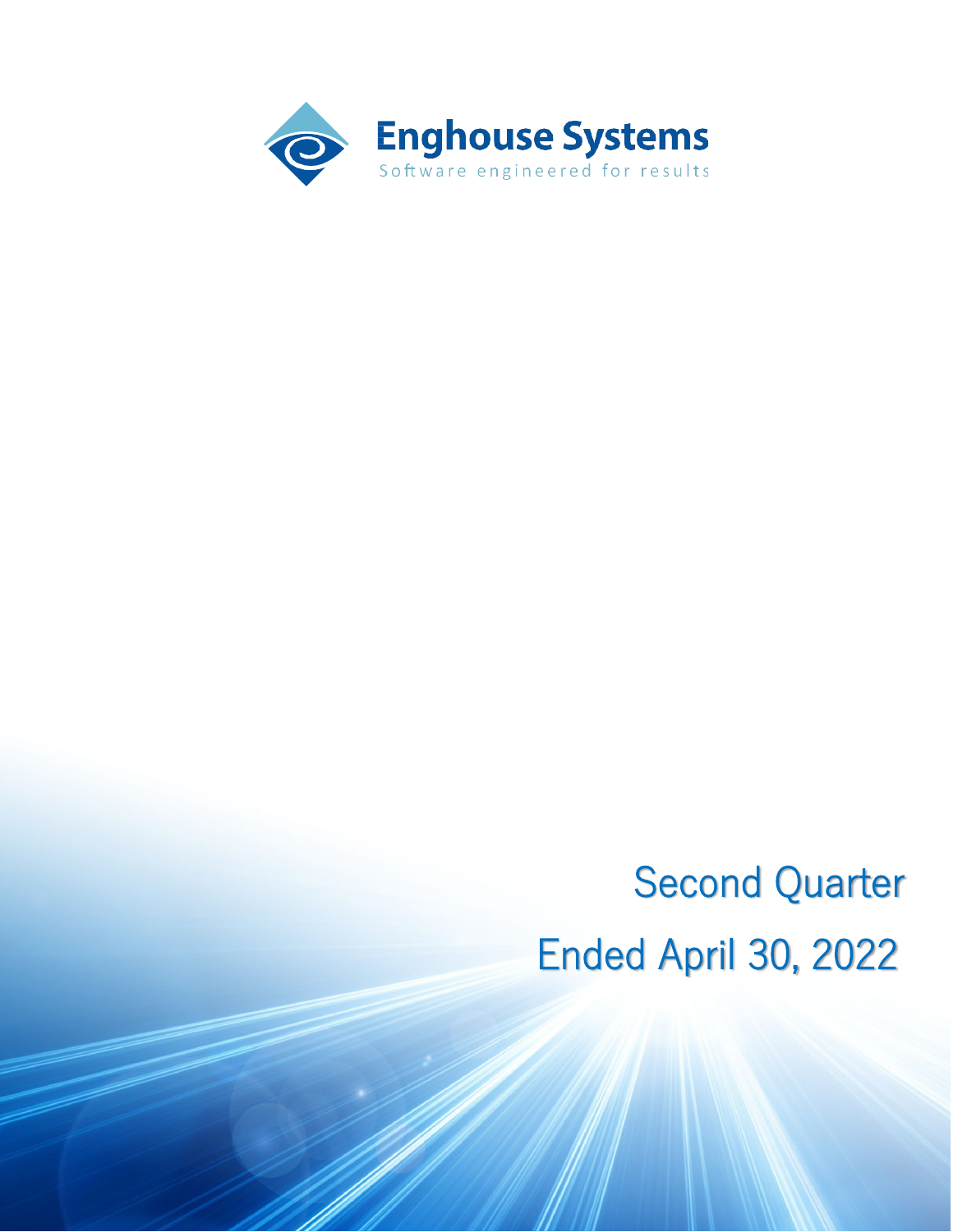

June 7, 2022

Dear fellow Shareholders,

Revenue for the second quarter of 2022 was \$106.3 million with results from operating activities of \$31.1 million and cash flows from operating activities excluding changes in working capital of \$34.5 million. As a result, we closed the quarter with \$231.2 million in cash, cash equivalents, and short-term investments with no external debt. We remain focused on operating a profitable, cash flow positive business that generates the necessary capital to fund our acquisition strategy without the need for financing.

Revenue for the second quarter of 2022 was down from \$117.3 million in the same period of the prior year and was negatively impacted by \$3.7 million as a result of unfavourable foreign exchange as European currencies have come under pressure with the recent conflict in Ukraine. Excluding the impact of foreign exchange, our Asset Management Group had comparable revenues to the second quarter of 2021. Our Interactive Management Group is experiencing increased competition from cloud solutions providers as the market shifts towards the cloud as more businesses adopt work from home operating models. While we differentiate ourselves from our competitors by providing customers choice between on-premise solutions, private cloud and multi-tenant cloud offerings we are augmenting our existing channel-partner model with additional focus on our direct go-to-market approach for our cloud solution that is still in the early stages of its global roll-out.

Net income for the quarter was \$17.9 million or \$0.32 per diluted share, compared to \$20.7 million or \$0.37 per diluted share last year. The decrease in net income is a result of lower revenue despite decreased operating expenses relative to the comparative period. Adjusted EBITDA was \$33.8 million or \$0.61 per diluted share, compared to \$40.2 million or \$0.72 per diluted share in the second quarter of 2021.

Year-to-date revenue was \$217.4 million, compared to revenue of \$236.4 million in the prior year. Revenue was negatively impacted by \$8.1 million due to foreign exchange fluctuations. Meanwhile, year-to-date resultsfrom operating activities were \$66.8 million compared to \$77.6 million in the prior year. Year-to-date Adjusted EBITDA was \$72.3 million or \$1.30 per diluted share compared to \$84.7 million or \$1.52 per diluted share last year. Year-to-date cash flows from operating activities, excluding changes in working capital, were \$73.3 million compared to \$84.3 million in the prior year. Dividend payments of \$17.8 million were also made during the period.

Today, the Board of Directors approved the Company's eligible quarterly dividend of \$0.185 per common share, payable on August 31, 2022 to shareholders of record at the close of business on August 17, 2022. This payment represents an increase of 16% compared to the prior year.

Stephen J. Sadler Chairman of the Board and Chief Executive Officer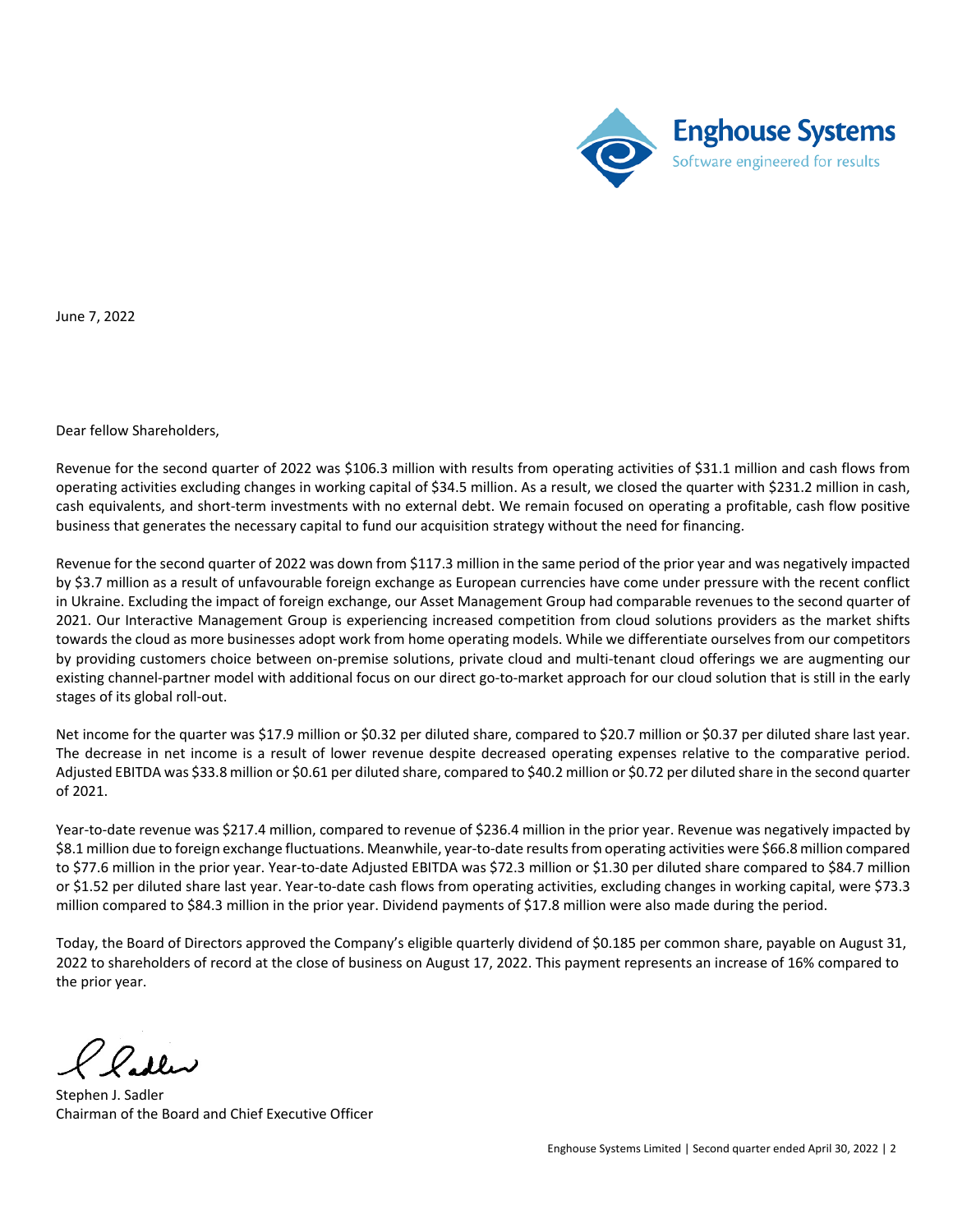## **MANAGEMENT'S DISCUSSION AND ANALYSIS**

*The following Management Discussion and Analysis ("MD&A") has been prepared as of June 7, 2022 and all information contained herein is current as of that date unless otherwise indicated. For a complete understanding of our business environment, risks, trends and uncertainties and the effect of critical accounting policies and estimates on our results, this MD&A should be read in conjunction with Enghouse Systems Limited's ("Enghouse Systems") and its subsidiaries (together "Enghouse", "we" "us" "our" or "the Company") fiscal 2021 MD&A and audited consolidated financial statements and the notes thereto. This MD&A covers the unaudited condensed consolidated interim results of operations, financial condition and cash flows of Enghouse Systems and its subsidiaries, all wholly owned, for the second quarter ended April 30, 2022.* 

*Unless otherwise noted, the results reported herein have been prepared in accordance with International Financial Reporting Standards ("IFRS") and are presented in Canadian dollars, stated in thousands, except per share amounts and as otherwise indicated.*

*This document is intended to assist the reader in better understanding operations and key financial results as of the date of this report. The unaudited Condensed Consolidated Interim Financial Statements and the MD&A have been reviewed by the Company's Audit Committee and approved by its Board of Directors.* 

## *Non-IFRS Measures and Forward-Looking Statements*

*The Company uses non-IFRS measures to assess its operating performance. Securities regulations require that companies caution readers that earnings and other measures adjusted to a basis other than IFRS do not have standardized meanings and are unlikely to be comparable to similar measures used by other companies. Accordingly, they should not be considered in isolation. The Company uses Adjusted EBITDA as a measure of operating performance. Therefore, Adjusted EBITDA may not be comparable to similar measures presented by other issuers. Adjusted EBITDA is calculated based on results from operating activities adjusted for depreciation of property, equipment and right-of-use assets, and special charges for acquisition related restructuring costs. Management uses Adjusted EBITDA, Adjusted EBITDA margin, and Adjusted EBITDA per diluted share to evaluate operating performance as it excludes amortization of acquired software and intangibles (which is an accounting allocation of the cost of software and intangible assets arising on acquisition), any impact of finance and tax related activities, asset depreciation, foreign exchange gains and losses, other income and restructuring costs primarily related to acquisitions.*

*Certain statements made or incorporated by reference in this MD&A are forward-looking and relate to, among other things, anticipated financial performance, business prospects, strategies, regulatory developments, new services, market forces, commitments and technological developments. By its nature, such forward-looking information is subject to various risks and uncertainties, including those discussed in this MD&A or in documents incorporated by reference in this MD&A, such as Enghouse Systems' Annual Information Form, which could cause the Company's actual results and experience to differ materially from the anticipated results or other expectations expressed herein. Readers are cautioned not to place undue reliance on this forward-looking information, and the Company shall have no obligation to update publicly or revise any forward-looking information, whether as a result of new information, future events or otherwise, except in accordance with applicable securities laws. This report should be viewed in conjunction with the Company's other publicly available filings, including its Annual Information Form, copies of which are filed electronically on SEDAR at www.sedar.com.* 

*For additional information with respect to certain of these risks or factors, reference should be made to the "Risks and Uncertainties" section of the MD&A and notes to the audited consolidated financial statements for the year ended October 31, 2021, as well as to the Company's continuous disclosure materials filed from time to time with Canadian securities regulatory authorities, copies of which are filed electronically on SEDAR at www.sedar.com.* 

## **Corporate Overview**

Enghouse is a Canadian publicly traded company (TSX:ENGH) that provides vertical enterprise software solutions focused on contact centers, video communications, healthcare, telecommunications networks, public safety and the transit market. The Company's twopronged strategy to grow earnings focuses on internal growth and acquisitions, which, to date, have been funded through operating cash flows. The Company has no external debt financing and is organized around two business segments: the Interactive Management Group ("IMG") and the Asset Management Group ("AMG").

IMG specializes in contact center and interaction software and services designed to facilitate remote work, enhance customer service, increase efficiency and manage customer communications across multiple types of interactions, including voice, email, social channels, web chats, text and video. Core technologies include contact center, video collaboration, interactive voice response, artificial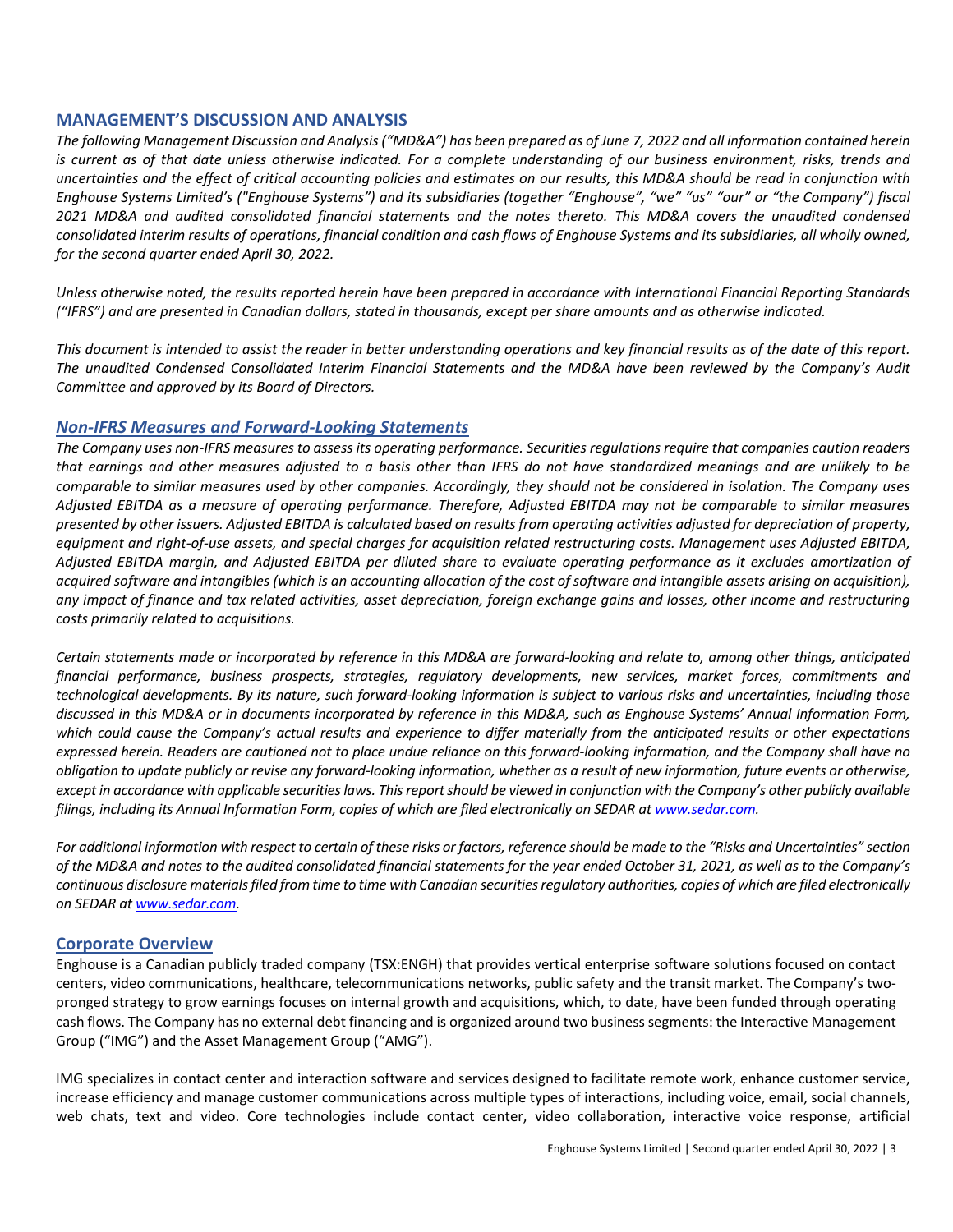intelligence, outbound dialers, attendant console, agent performance optimization, customer survey, business intelligence and analytics that may be deployed in private cloud, multi-tenant cloud or on-premise environments. IMG's customers are varied and include financial services companies, telecoms, business process service providers, as well as technology and health care providers.

AMG provides a portfolio of software and services solutions across a number of verticals, such as cable operators, network telecommunication providers, media, transit, defence, utilities and public safety companies. Its products include network infrastructure, operations support systems, business support systems and revenue generation solutions, such as video and cloud TV solutions. AMG also provides transit e-ticketing, automated fare collections, fleet routing, dispatch, scheduling, communications and emergency control center solutions for the transportation, government, first responders, distribution and security sectors.

Enghouse continues to focus on building a consistently profitable, vertically focused enterprise software company with a diversified product suite and global market presence. The Company remains focused on generating positive operating cash flows and having a strong balance sheet. Deploying capital on acquisitions and replacing it through operating cash flows is pivotal to our strategy and allows Enghouse to pursue further acquisitions.

The Company emphasizes the importance of recurring revenue streams to increase shareholder value and the predictability of its operating results. While Enghouse continues to develop and enhance its existing product portfolio to grow organically, including expanding our hosted solution offerings, it is also important to augment and expedite this strategy with new and complementary technology, products and services obtained through acquisition. This dual-faceted approach enables us to provide a broader spectrum of products and services to our customer base more quickly than through organic means alone.

## **Second quarter overview**

During the second quarter of 2022, we continued to generate positive operating cash flows, operating income and profits but experienced a decline in revenue. This decline is primarily attributable to IMG, which includes our Vidyo revenue where customers are rapidly deploying cloud solutions to address work from home operating models for their contact center agents. Foreign exchange also had a negative impact on revenue of \$3.7 million for the quarter.

Although our focus on providing cloud-based solutions is increasing, we continue to provide flexibility and choice and remain committed to servicing our customers who may have strict on-premise or private cloud requirements that competing products may fail to satisfy. As we see a growing demand for cloud-based recurring revenue solutions, as with all our revenue streams, we are careful to ensure that this is achieved without sacrificing profitability, particularly as we observe some competitors reducing prices in an effort to retain revenue growth without achieving profitability. As a result, we are also focused on ensuring our pricing is set appropriately to provide adequate margins in an inflationary environment.

Global inflation has also impacted our expenses. While we remain focused on profitability and controlling costs, inflationary cost increases have resulted in rising costs for personnel and other expenses. We continue to focus on cost reductions in overhead areas such as facilities while diligently scaling our operating costs to revenues.

We are continuing to monitor the situation in Ukraine. The conflict has not significantly impacted our operations. Our third-party contractors in Ukraine are safe and accounted for and continue to operate effectively without major interruptions to their work.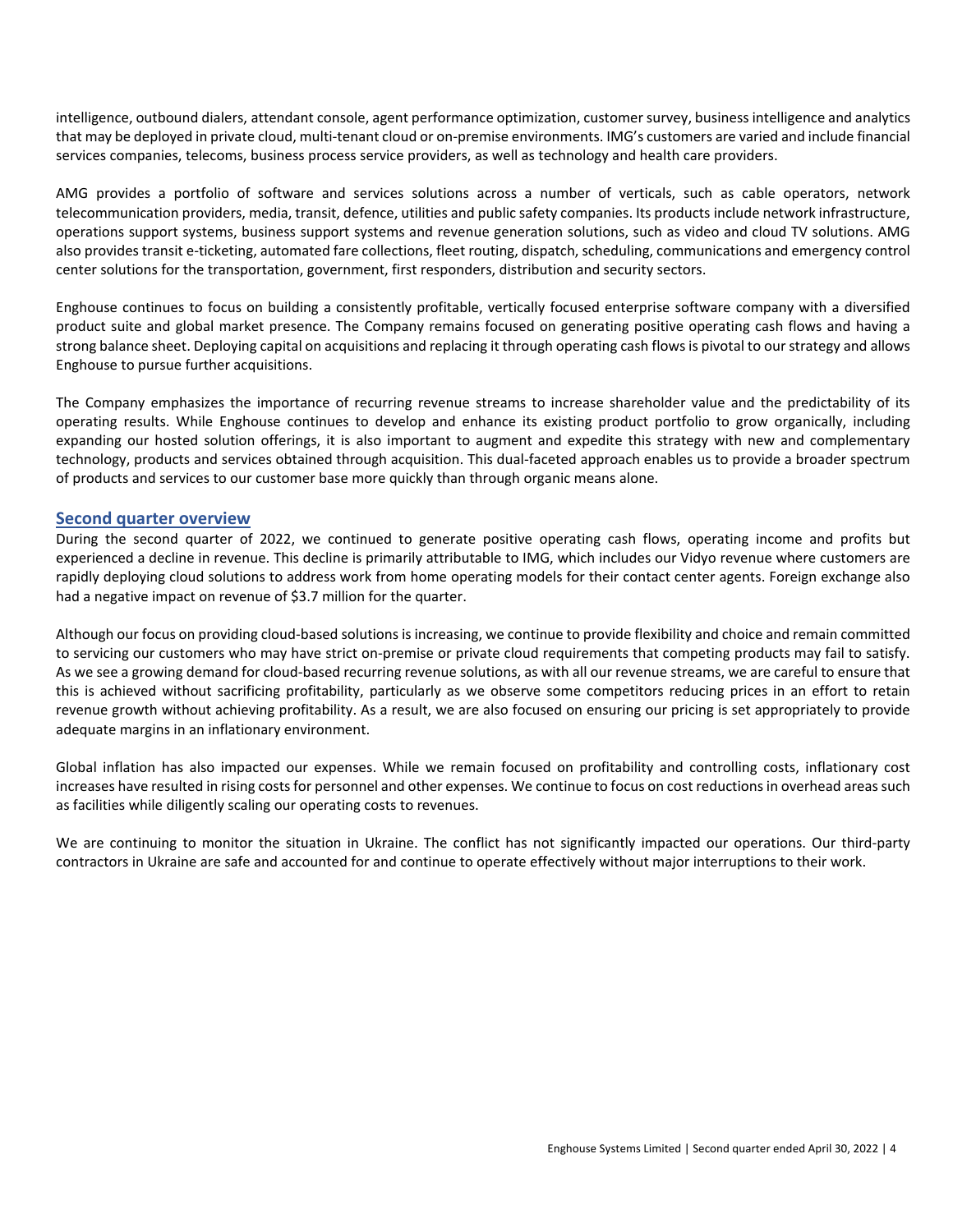# **Quarterly Results of Operations**

The following table sets forth certain unaudited information for each of the eight most recent quarters. Our operating results may fluctuate quarterly, mainly as a result of the timing of certain large software license and hardware sales as well as fluctuations in usage volumes of our software or customers selecting cloud based hosted offerings rather than on-premise solutions. Our quarterly results may also be influenced by COVID-19, foreign exchange, timing of new acquisitions, geopolitical changes (including the war in Ukraine). as well as changes in staffing and infrastructure. See "Risks and Uncertainties" for more details.

The following table provides details regarding operating results for the past eight quarters:

| For the three months ended               |                    | Q2 2022  |    | Q1 2022 |    | Q4 2021   |    | Q3 2021   |    | Q2 2021   |    | Q1 2021   | Q4 2020       |    | Q3 2020  |
|------------------------------------------|--------------------|----------|----|---------|----|-----------|----|-----------|----|-----------|----|-----------|---------------|----|----------|
| <b>Revenue</b>                           | $\mathsf{\hat{S}}$ | 106,312  | Ŝ. | 111,102 | Ŝ. | 113,099   | Ś. | 117,644   | \$ | 117,334   | Ś. | 119,100   | \$<br>120,898 | Ś. | 131,324  |
|                                          |                    |          |    |         |    |           |    |           |    |           |    |           |               |    |          |
| Direct costs                             |                    | 33,581   |    | 32,828  |    | 31,149    |    | 33,437    |    | 33,533    |    | 31,508    | 33,261        |    | 39,740   |
| <b>Revenue, net of direct costs</b>      | \$                 | 72,731   | \$ | 78,274  | \$ | 81,950    | \$ | 84,207    | \$ | 83,801    | \$ | 87,592    | \$<br>87,637  | \$ | 91,584   |
| As a % of revenue                        |                    | 68.4%    |    | 70.5%   |    | 72.5%     |    | 71.6%     |    | 71.4%     |    | 73.5%     | 72.5%         |    | 69.7%    |
|                                          |                    |          |    |         |    |           |    |           |    |           |    |           |               |    |          |
| Operating expenses                       |                    | 41,629   |    | 42,551  |    | 42,784    |    | 45,267    |    | 46,852    |    | 46,510    | 44,952        |    | 49,351   |
| Special charges                          |                    | 46       |    | 18      |    | 31        |    | 433       |    | 57        |    | 383       | (12)          |    | 35       |
| <b>Results from operating activities</b> | \$                 | 31,056   | \$ | 35,705  | \$ | 39,135    | \$ | 38,507    | \$ | 36,892    | Ś. | 40,699    | \$<br>42,697  | Ś. | 42,198   |
| As a % of revenue                        |                    | 29.2%    |    | 32.1%   |    | 34.6%     |    | 32.7%     |    | 31.4%     |    | 34.2%     | 35.3%         |    | 32.1%    |
|                                          |                    |          |    |         |    |           |    |           |    |           |    |           |               |    |          |
| Amortization                             |                    | (9, 207) |    | (9,657) |    | (10, 438) |    | (10, 355) |    | (10, 854) |    | (10, 774) | (10, 958)     |    | (11,502) |
| Other                                    |                    | 242      |    | 568     |    | (724)     |    | (1, 147)  |    | 241       |    | (3,764)   | 1,055         |    | 2,627    |
| Income before income taxes               | \$                 | 22,091   | Ś. | 26,616  | \$ | 27,973    | \$ | 27,005    | \$ | 26,279    | \$ | 26,161    | \$<br>32,794  | \$ | 33,323   |
| Provision for (recovery of)              |                    |          |    |         |    |           |    |           |    |           |    |           |               |    |          |
| income taxes                             |                    | 4,220    |    | 5,019   |    | (2, 213)  |    | 5,778     |    | 5,540     |    | 5,519     | 3,422         |    | 7,330    |
| Net Income for the period                | \$                 | 17,871   | \$ | 21,597  | \$ | 30,186    | \$ | 21,227    | \$ | 20,739    | \$ | 20,642    | \$<br>29,372  | \$ | 25,993   |
|                                          |                    |          |    |         |    |           |    |           |    |           |    |           |               |    |          |
| Basic earnings per share                 |                    | 0.32     |    | 0.39    |    | 0.54      |    | 0.38      |    | 0.37      |    | 0.37      | 0.53          |    | 0.47     |
| Diluted earnings per share               |                    | 0.32     |    | 0.39    |    | 0.54      |    | 0.38      |    | 0.37      |    | 0.37      | 0.52          |    | 0.46     |
|                                          |                    |          |    |         |    |           |    |           |    |           |    |           |               |    |          |
| Operating cash flows                     |                    | 31,142   |    | 24,342  |    | 25,206    |    | 33,552    |    | 39,155    |    | 20,545    | 34,989        |    | 55,690   |
| Operating cash flows excl.               |                    |          |    |         |    |           |    |           |    |           |    |           |               |    |          |
| changes in working capital               |                    | 34,510   |    | 38,743  |    | 42,385    |    | 41,105    |    | 42,600    |    | 41,715    | 48,008        |    | 45,294   |
|                                          |                    |          |    |         |    |           |    |           |    |           |    |           |               |    |          |
| Cash and short-term investments          |                    | 231,218  |    | 214,814 |    | 198,834   |    | 187,797   |    | 169,573   |    | 230,371   | 251,791       |    | 228,938  |
| <b>Total assets</b>                      |                    | 688,882  |    | 699,284 |    | 674,624   |    | 687,064   |    | 683,464   |    | 793,093   | 763,646       |    | 758,099  |
|                                          |                    |          |    |         |    |           |    |           |    |           |    |           |               |    |          |
| <b>Adjusted EBITDA:</b>                  |                    |          |    |         |    |           |    |           |    |           |    |           |               |    |          |
| Results from operating activities        |                    | 31,056   |    | 35,705  |    | 39,135    |    | 38,507    |    | 36,892    |    | 40,699    | 42,697        |    | 42,198   |
|                                          |                    |          |    |         |    |           |    |           |    |           |    |           |               |    |          |
| Depreciation                             |                    | 705      |    | 720     |    | 791       |    | 719       |    | 758       |    | 735       | 795           |    | 801      |
| Depreciation of right-of-use             |                    | 1,969    |    | 2,112   |    | 2,168     |    | 2,006     |    | 2,492     |    | 2,703     | 3,158         |    | 2,534    |
| assets                                   |                    |          |    |         |    |           |    |           |    |           |    |           |               |    |          |
| Special charges                          | \$                 | 46       |    | 18      | Ŝ. | 31        |    | 433       |    | 57        |    | 383       | (12)          |    | 35       |
| <b>Adjusted EBITDA</b>                   |                    | 33,776   | Ś. | 38,555  |    | 42,125    | \$ | 41,665    | Ś. | 40,199    | Ś. | 44,520    | \$<br>46,638  | Ś. | 45,568   |
| Adjusted EBITDA margin                   |                    | 31.8%    |    | 34.7%   |    | 37.2%     |    | 35.4%     |    | 34.3%     |    | 37.4%     | 38.6%         |    | 34.7%    |
|                                          |                    |          |    |         |    |           |    |           |    |           |    |           |               |    |          |
| <b>Adjusted EBITDA per diluted</b>       | \$                 | 0.61     | \$ | 0.69    | \$ | 0.75      | \$ | 0.75      | \$ | 0.72      | Ś. | 0.80      | \$<br>0.83    | \$ | 0.81     |
| share                                    |                    |          |    |         |    |           |    |           |    |           |    |           |               |    |          |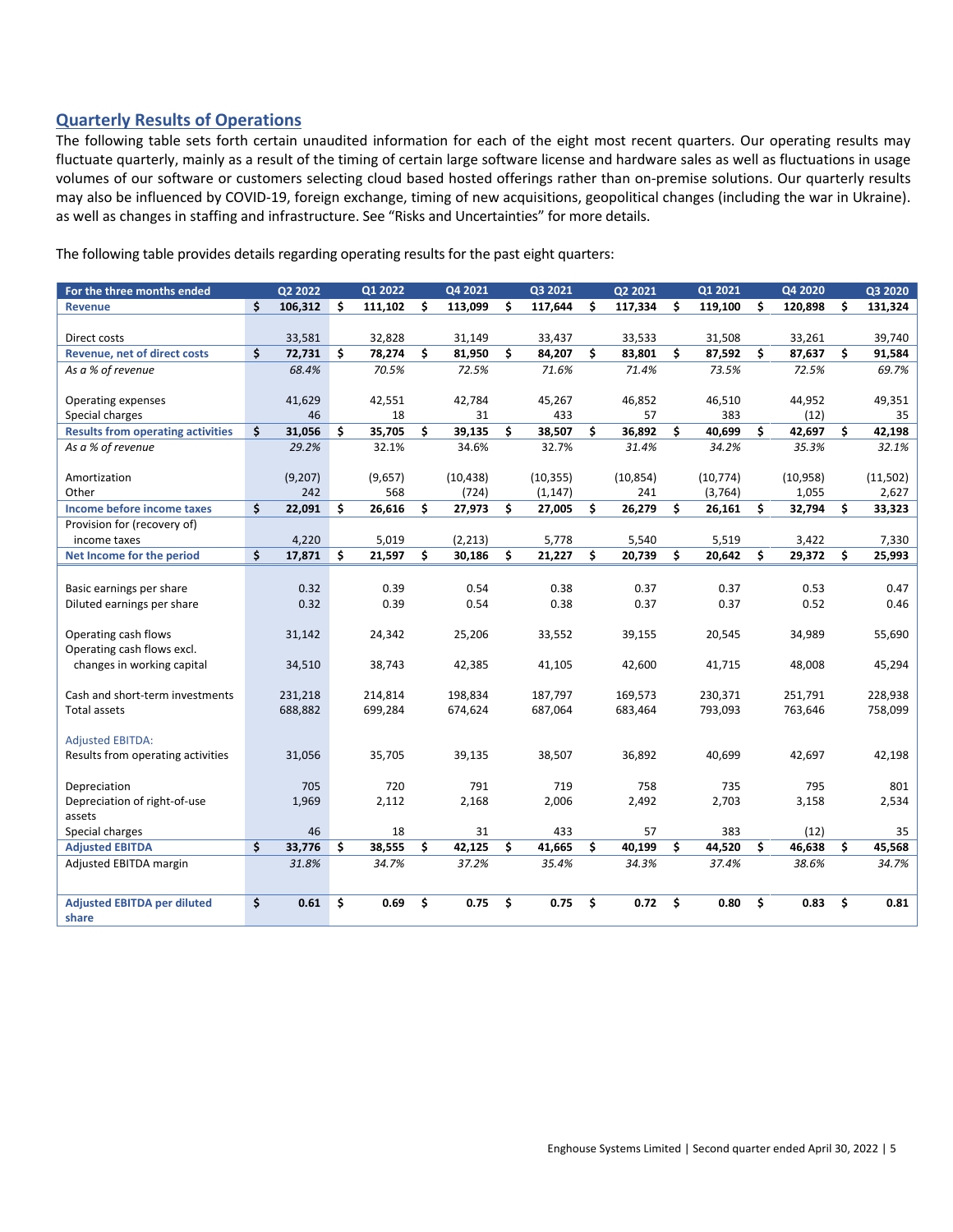# **Results of Operations**

The following table provides details regarding operating results for the three and six months ended April 30, 2022.

|                                          |               |    | <b>Three months</b> |           |         |    |           |     | <b>Six months</b> |           |         |
|------------------------------------------|---------------|----|---------------------|-----------|---------|----|-----------|-----|-------------------|-----------|---------|
| For the period ended April 30            | 2022          |    | 2021                | Var (\$)  | Var (%) |    | 2022      |     | 2021              | Var (\$)  | Var (%) |
| <b>Revenue</b>                           | \$<br>106,312 | \$ | 117,334             | (11, 022) | (9.4)   | \$ | 217,414   | Ŝ.  | 236,434           | (19,020)  | (8.0)   |
|                                          |               |    |                     |           |         |    |           |     |                   |           |         |
| Direct costs                             | 33,581        |    | 33,533              | 48        | 0.1     |    | 66,409    |     | 65,041            | 1,368     | 2.1     |
| Revenue, net of direct costs             | \$<br>72,731  | \$ | 83,801              | (11,070)  | (13.2)  | \$ | 151,005   |     | 171,393           | (20, 388) | (11.9)  |
| As a % of revenue                        | 68.4%         |    | 71.4%               |           |         |    | 69.5%     |     | 72.5%             |           |         |
|                                          |               |    |                     |           |         |    |           |     |                   |           |         |
| Operating expenses                       | 41,629        |    | 46,852              | (5, 223)  | (11.1)  |    | 84,180    |     | 93,362            | (9, 182)  | (9.8)   |
| Special charges                          | 46            |    | 57                  | (11)      | (19.3)  |    | 64        |     | 440               | (376)     | (85.5)  |
| <b>Results from operating activities</b> | \$<br>31,056  | Ś  | 36,892              | (5,836)   | (15.8)  | \$ | 66,761    | Ŝ.  | 77,591            | (10, 830) | (14.0)  |
| As a % of revenue                        | 29.2%         |    | 31.4%               |           |         |    | 30.7%     |     | 32.8%             |           |         |
|                                          |               |    |                     |           |         |    |           |     |                   |           |         |
| Amortization of acquired software        |               |    |                     |           |         |    |           |     |                   |           |         |
| and customer relationships               | (9, 207)      |    | (10, 854)           | 1,647     | 15.2    |    | (18, 864) |     | (21, 628)         | 2.764     | 12.8    |
| Foreign exchange gains (losses)          | 314           |    | 1,587               | (1, 273)  | (80.2)  |    | (22)      |     | (1,523)           | 1,501     | 98.6    |
| Interest expense - lease obligations     | (196)         |    | (277)               | 81        | 29.2    |    | (398)     |     | (606)             | 208       | 34.3    |
| Finance income                           | 122           |    | 36                  | 86        | 238.9   |    | 251       |     | 116               | 135       | 116.4   |
| Finance expenses                         | (21)          |    | 17                  | (38)      | (223.5) |    | (44)      |     | (64)              | 20        | 31.3    |
| Other income (expenses)                  | 23            |    | (1, 122)            | 1,145     | 102.0   |    | 1,023     |     | (1, 446)          | 2,469     | 170.7   |
| Income before income taxes               | \$<br>22,091  | \$ | 26,279              | (4, 188)  | (15.9)  | \$ | 48,707    | \$  | 52,440            | (3,733)   | (7.1)   |
| Provision for income taxes               | 4,220         |    | 5,540               | (1, 320)  | (23.8)  |    | 9,239     |     | 11,059            | (1,820)   | (16.5)  |
| Net Income for the period                | \$<br>17,871  | \$ | 20,739              | (2,868)   | (13.8)  | \$ | 39,468    | \$. | 41,381            | (1, 913)  | (4.6)   |
|                                          |               |    |                     |           |         |    |           |     |                   |           |         |
| Basic earnings per share                 | 0.32          |    | 0.37                | (0.05)    | (13.5)  |    | 0.71      |     | 0.75              | (0.04)    | (5.3)   |
| Diluted earnings per share               | 0.32          |    | 0.37                | (0.05)    | (13.5)  |    | 0.71      |     | 0.74              | (0.03)    | (4.1)   |
|                                          |               |    |                     |           |         |    |           |     |                   |           |         |
| Operating cash flows                     | 31,142        |    | 39,155              | (8,013)   | (20.5)  |    | 55,484    |     | 59,702            | (4, 218)  | (7.1)   |
| Operating cash flows excluding           |               |    |                     |           |         |    |           |     |                   |           |         |
| changes in working capital               | 34,510        |    | 42,600              | (8,090)   | (19.0)  |    | 73,253    |     | 84,317            | (11,064)  | (13.1)  |

# **Revenue**

The following table provides details regarding revenue for the three and six months ended April 30, 2022.

|                                 |              | Three months |                 |    |         | <b>Six months</b> |         |                 |
|---------------------------------|--------------|--------------|-----------------|----|---------|-------------------|---------|-----------------|
| For the period ended April 30   | 2022         | 2021         | <b>Variance</b> |    | 2022    |                   | 2021    | <b>Variance</b> |
| Software licenses               | \$<br>21,420 | 25,167       | (3,747)         | \$ | 45,198  | S                 | 53,467  | (8, 269)        |
| Hosted and maintenance services | 63,745       | 70,402       | (6,657)         |    | 130,172 |                   | 142,645 | (12,473)        |
| Professional services           | 17,879       | 18,468       | (589)           |    | 35,831  |                   | 34,297  | 1,534           |
| Hardware                        | 3,268        | 3.297        | (29)            |    | 6,213   |                   | 6.025   | 188             |
| <b>Revenue</b>                  | 106,312      | 117,334      | (11,022)        | \$ | 217,414 |                   | 236,434 | (19,020)        |
|                                 |              |              |                 |    |         |                   |         |                 |
| Interactive Management Group    | 57,218       | 65,879       | (8,661)         |    | 119,089 |                   | 136,182 | (17,093)        |
| Asset Management Group          | 49.094       | 51,455       | (2,361)         |    | 98,325  |                   | 100,252 | (1,927)         |
| <b>Revenue</b>                  | 106,312      | 117,334      | (11,022)        | Ś  | 217,414 |                   | 236,434 | (19,020)        |

Revenue for the three months ended April 30, 2022 was \$106.3 million, a decrease of 9.4% from the same period in the prior year. The variance is explained by:

• A decrease of \$6.7 million in hosted and maintenance revenue, primarily attributable to lower maintenance resulting from attrition on existing agreements including our Vidyo offerings. This reflects reduced sales and renewals of our Interactive products during the quarter as customers critically examine expenses in the current inflationary environment. Hosted and maintenance services represent an important strategic source of revenue given its predictable and recurring nature and represented 60.0% of total revenues for both the current and comparative periods.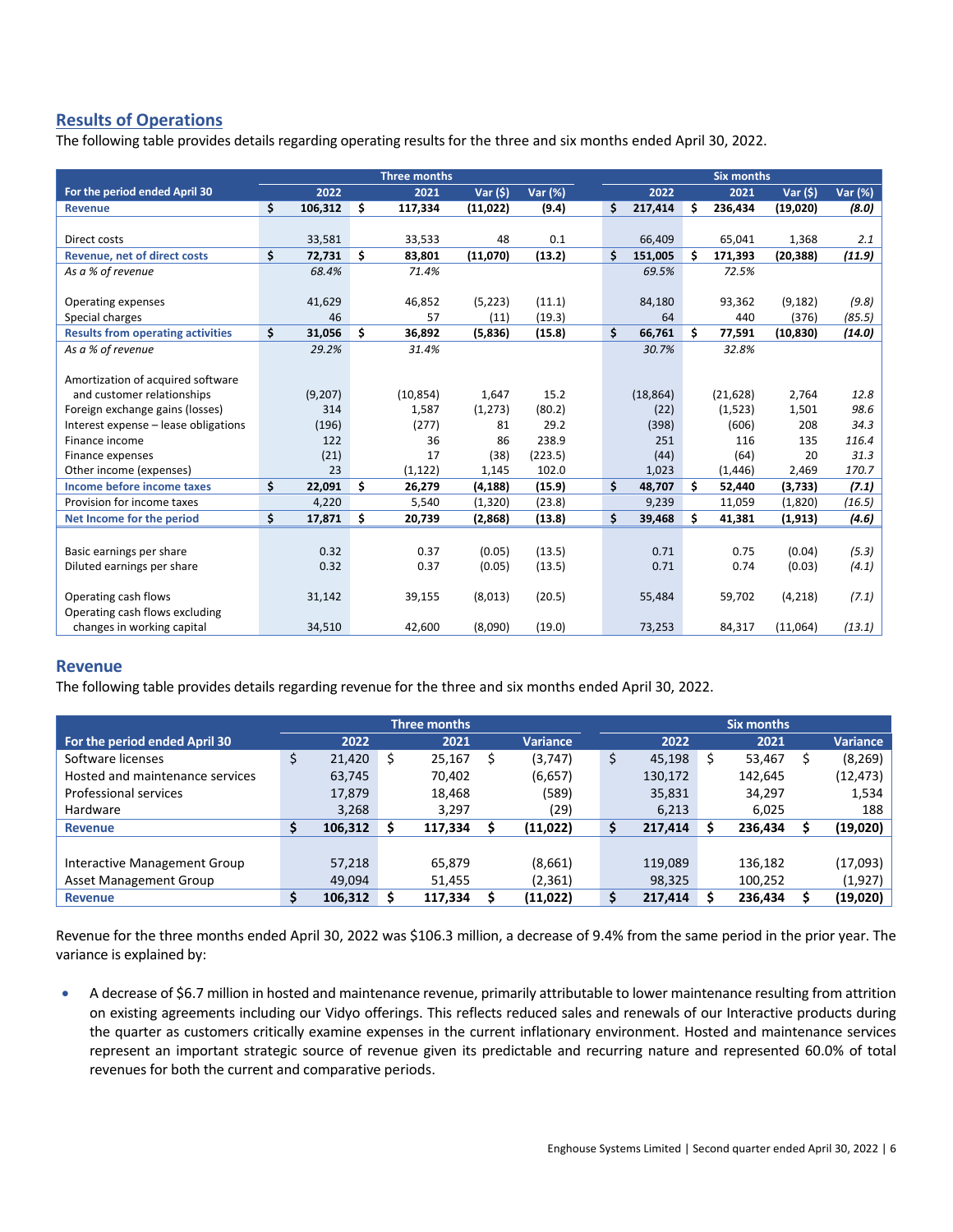- A decrease of \$3.7 million in software revenue primarily from reduced sales of Interactive product as customers express an increasing preference for hosted solutions. Hosted revenue is recognized over time, as opposed to point-in-time recognition as with software licenses.
- These decreases are inclusive of an overall decrease of \$3.7 million as a result of foreign exchange.

Revenue for the six months ended April 30, 2022 was \$217.4 million, a decrease of \$19.0 million or 8.0% from the same period in the prior year. The variance is primarily attributable to the same factors discussed for the three-month period in addition to a greater impact from declines in Vidyo revenue experienced as compared to the first quarter of 2021, which was the tail-end of the period of increased demand as a result of COVID-19. This has been partially offset by an increase of \$1.5 million in professional services revenue primarily due to comparatively larger professional services contracts related to significant transportation and public safety projects.

## *Interactive Management Group*

IMG revenue for the three months ended April 30, 2022 was \$57.2 million, a decrease of \$8.7 million or 13.1% from the same period in the prior year. The decline in revenue is attributable to foreign exchange and reduced license sales and maintenance renewals as customers critically examine expenses in the current inflationary environment along with shifting preference towards cloud solutions. This was seen predominantly in the contact center market and has resulted in increased competition, particularly with cloud-centric solution providers. Many competitors do not support on-premise solutions, while we offer the choice between both alternatives, but have less brand awareness of our cloud solutions. In response, we are augmenting our existing channel-partner model with additional focus on our direct go-to-market approach for our cloud solution that is still in the early stages of its global roll-out.

Revenue for the six months ended April 30, 2022 was \$119.1 million, a decrease of \$17.1 million or 12.6% from the same period in the prior year. The decrease is primarily the result of lower license and maintenance revenue as previously mentioned.

## *Asset Management Group*

AMG revenue for the three months ended April 30, 2022 was \$49.1 million, a decrease of \$2.4 million or 4.6% from same period in the prior year. Revenue for the six months ended April 30, 2022 was \$98.3 million, a decrease of \$1.9 million or 1.9% from the same period in the prior year. The decreases are primarily the result of unfavourable foreign exchange.

# **Direct Costs**

The following table provides details regarding direct costs for the three and six months ended April 30, 2022.

|                               |     |        |    | Three months |    |                 |    |        |    | <b>Six months</b> |    |                 |
|-------------------------------|-----|--------|----|--------------|----|-----------------|----|--------|----|-------------------|----|-----------------|
| For the period ended April 30 |     | 2022   |    | 2021         |    | <b>Variance</b> |    | 2022   |    | 2021              |    | <b>Variance</b> |
| Software licenses             | \$  | 1,286  | \$ | 1,485        | Ś. | (199)           | \$ | 2,613  | \$ | 2,686             | Ŝ. | (73)            |
| <b>Services</b>               |     | 30,560 |    | 30,143       |    | 417             |    | 60,154 |    | 58,615            |    | 1,539           |
| Hardware                      |     | 1,735  |    | 1,905        |    | (170)           |    | 3,642  |    | 3,740             |    | (98)            |
| <b>Direct Costs</b>           | \$  | 33,581 |    | 33,533       | \$ | 48              | \$ | 66,409 | Š. | 65,041            | Ŝ  | 1,368           |
| As a % of associated revenue  |     |        |    |              |    |                 |    |        |    |                   |    |                 |
| Software licenses             |     | 6.0%   |    | 5.9%         |    |                 |    | 5.8%   |    | 5.0%              |    |                 |
| <b>Services</b>               |     | 37.4%  |    | 33.9%        |    |                 |    | 36.2%  |    | 33.1%             |    |                 |
| Hardware                      |     | 53.1%  |    | 57.8%        |    |                 |    | 58.6%  |    | 62.1%             |    |                 |
| Total                         |     | 31.6%  |    | 28.6%        |    |                 |    | 30.5%  |    | 27.5%             |    |                 |
|                               |     |        |    |              |    |                 |    |        |    |                   |    |                 |
| Interactive Management Group  |     | 15,313 |    | 16,930       |    | (1,617)         |    | 30,756 |    | 32,387            |    | (1,631)         |
| <b>Asset Management Group</b> |     | 18,268 |    | 16,603       |    | 1,665           |    | 35,653 |    | 32,654            |    | 2,999           |
| <b>Direct Costs</b>           | \$. | 33,581 | S. | 33,533       | S  | 48              | \$ | 66,409 | S. | 65,041            | Š. | 1,368           |
| As a % of associated revenue  |     |        |    |              |    |                 |    |        |    |                   |    |                 |
| Interactive Management Group  |     | 26.8%  |    | 25.7%        |    |                 |    | 25.8%  |    | 23.8%             |    |                 |
| Asset Management Group        |     | 37.2%  |    | 32.3%        |    |                 |    | 36.3%  |    | 32.6%             |    |                 |

Direct costs for the three months ended April 30, 2022 were \$33.6 million or 31.6% of revenue compared to \$33.5 million or 28.6% of revenue in the same period in the prior year. Overall margins declined as a result of a greater proportion of our revenue coming from services compared to higher margin license revenue in addition to increased costs of services that have eroded margins compared to the second quarter of 2021. The increased cost of services is primarily attributable to several large transportation contracts where we have hired employees and subcontractors to obtain project-specific expertise that require an initial training period to become fully productive. Although not the primary cause, inflation is also contributing to cost increases.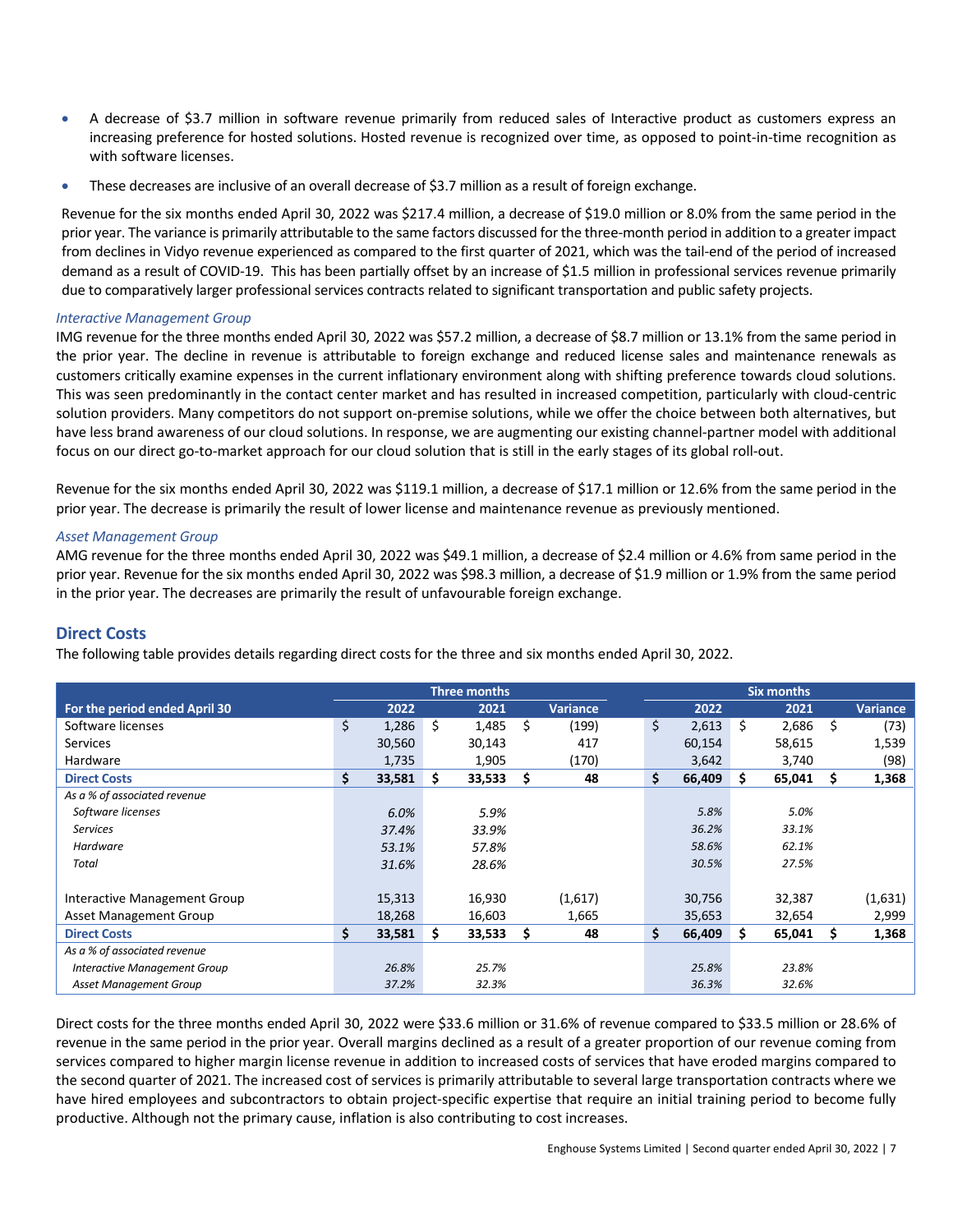Direct costs for the six months ended April 30, 2022 were \$66.4 million or 30.5% of revenue compared to \$65.0 million or 27.5% of revenue in the same period in the prior year. The decrease in margins is primarily attributable to a shift in product mix away from highermargin license revenue towards lower-margin services revenue, in addition to higher costs related to providing services in the current year.

## *Interactive Management Group*

IMG direct costs for the three months ended April 30, 2022 were \$15.3 million or 26.8% of segment revenue compared to \$16.9 million or 25.7% of revenue in the same period in the prior year. The lower margins are a result of an increase in the cost of providing services combined with a shift in product mix away from higher-margin on-premise software.

IMG direct costs for the six months ended April 30, 2022 were \$30.8 million or 25.8% of segment revenue compared to \$32.4 million or 23.8% of revenue in the same period in the prior year attributable to the factors discussed for the three months ended April 30, 2022.

## *Asset Management Group*

AMG direct costs were \$18.3 million or 37.2% of segment revenue for the three months ended April 30, 2022 compared to \$16.6 million or 32.3% of revenue in the same period in the prior year. The lower margins are primarily a result of cost increases on providing services as a result of hiring additional employees and subcontractors for our large transportation contracts as previously mentioned.

AMG direct costs for the six months ended April 30, 2022 were \$35.7 million or 36.3% of segment revenue for the same period compared to \$32.7 million or 32.6% of revenue in the same period in the prior year with the increase attributable to the same factors discussed above.

# **Revenue, Net of Direct Costs**

Revenue, net of direct costs for the three months ended April 30, 2022 decreased by \$11.1 million to \$72.7 million or 68.4% of revenue compared to \$83.8 million or 71.4% in the same period in the prior year. The decrease in revenue, net of direct costs is attributable to decreased revenue, unfavourable foreign exchange and increased costs of providing professional services.

Revenue, net of direct costs for the six months ended April 30, 2022 decreased by \$20.4 million to \$151.0 million or 69.5% of revenue compared to \$171.4 million or 72.5% in the same period in the prior year. The decrease is a result of the same factors discussed for the three months ended April 30, 2022.

# **Operating Expenses**

The following table provides details regarding operating expenses for the three and six months ended April 30, 2022.

|                                     |    |        |     | Three months |     |                 |    |        |    |        |    |                 |
|-------------------------------------|----|--------|-----|--------------|-----|-----------------|----|--------|----|--------|----|-----------------|
| For the period ended April 30       |    | 2022   |     | 2021         |     | <b>Variance</b> |    | 2022   |    | 2021   |    | <b>Variance</b> |
| Selling, general and administrative | Ś. | 19,897 | \$. | 22,208       | \$. | (2,311)         | \$ | 42,304 | \$ | 45,159 | \$ | (2,855)         |
| Research and development            |    | 19,058 |     | 21,394       |     | (2, 336)        |    | 36,370 |    | 41.515 |    | (5, 145)        |
| Depreciation                        |    | 705    |     | 758          |     | (53)            |    | 1,425  |    | 1,493  |    | (68)            |
| Depreciation of right-of-use assets |    | 1,969  |     | 2,492        |     | (523)           |    | 4,081  |    | 5,195  |    | (1, 114)        |
| Special charges                     |    | 46     |     | 57           |     | (11)            |    | 64     |    | 440    |    | (376)           |
| <b>Operating expenses</b>           | S  | 41,675 | Ś   | 46,909       |     | (5, 234)        | \$ | 84.244 | s  | 93,802 |    | (9,558)         |
| As a % of total revenue             |    |        |     |              |     |                 |    |        |    |        |    |                 |
| Selling, general and administrative |    | 18.7%  |     | 18.9%        |     |                 |    | 19.5%  |    | 19.1%  |    |                 |
| Research and development            |    | 17.9%  |     | 18.2%        |     |                 |    | 16.7%  |    | 17.6%  |    |                 |
| Depreciation                        |    | 0.7%   |     | 0.6%         |     |                 |    | 0.7%   |    | 0.6%   |    |                 |
| Depreciation of right-of-use assets |    | 1.9%   |     | 2.1%         |     |                 |    | 1.9%   |    | 2.2%   |    |                 |
| Special charges                     |    | 0.0%   |     | 0.0%         |     |                 |    | 0.0%   |    | 0.2%   |    |                 |
| Operating expenses                  |    | 39.2%  |     | 40.0%        |     |                 |    | 38.7%  |    | 39.7%  |    |                 |

Operating expenses for the three months ended April 30, 2022 totaled \$41.7 million, a decrease of \$5.2 million or 11.2%. The variance is largely explained by: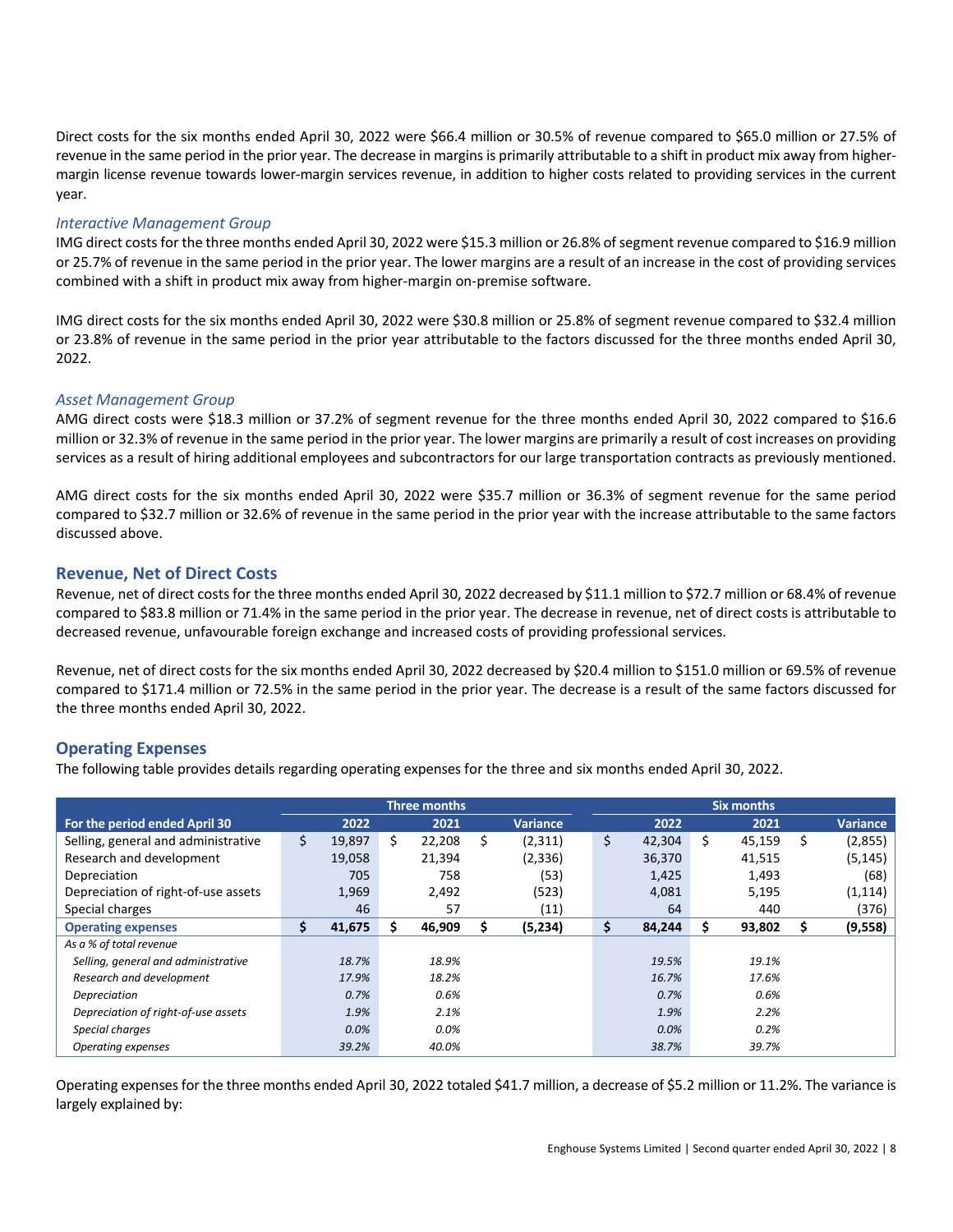- A decrease of \$2.3 million in research and development expense as a result of cost savings achieved through transferring a portion of our software-engineering resources to more cost-effective geographic regions in addition to several research and development tax credits. Research and development expense is equivalent to 17.9% of revenue compared to 18.2% in the same period in the prior year.
- A decrease of \$2.3 million in selling, general and administrative costs related to reduced headcount costs and other cost savings achieved. This was achieved despite not receiving COVID-19 related government support grants that were recognized as a reduction to expense during the comparative period.
- A decrease of \$0.5 million in depreciation of right-of-use assets resulting from reducing our physical office footprint.
- These decreases are inclusive of an overall decrease in operating expenses of \$2.9 million as a result of foreign exchange, when compared to the prior year.

Operating expenses for the six months ended April 30, 2022 totaled \$84.2 million, a decrease of \$9.6 million or 10.2% from the same period in the prior year. The variance is attributable to the factors discussed above. Operating expenses as a percentage of revenue have decreased in both the three and six months ended April 30, 2022 compared to the prior year.

## **Foreign Exchange**

The majority of our revenue is from sales denominated in foreign currencies. We do not hedge foreign currency exposure as most of our major international operations fund operating expenses with local operating cash flow surpluses that provide a natural hedge. While foreign exchange may have a significant impact on both revenue and expenses, the net impact to results from operating activities is lessened. This will also affect the relative cost of foreign currency denominated acquisitions stated in Canadian dollars.

During the three months ended April 30, 2022, the Canadian dollar strengthened against most major currencies compared to the same period in the prior year. As result, in the second quarter, there was a negative impact to revenue of \$3.7 million reported in Canadian dollars while operating and direct costs were lower by \$2.9 million compared to the same period in the prior year. The movements in foreign exchange rates were particularly prevalent with European currencies.

For the three months ended April 30, 2022, we recognized foreign exchange gains of \$0.3 million related to foreign currency denominated monetary assets and liabilities in the current period compared to gains of \$1.6 million in the same period in the prior year. The gains were a result of movements in non-functional currencies on monetary assets and liabilities relative to the functional currencies of the entities recording the gain or loss.

Translation gains or losses incurred upon consolidation of our foreign operations' statements of financial position into Canadian dollars are included in our accumulated other comprehensive income account on the unaudited Condensed Consolidated Interim Statements of Financial Position.

For the six months ended April 30, 2022, we recognized nominal foreign exchange losses related to foreign currency denominated monetary assets and liabilities in the current period, compared to \$1.5 million of unrealized foreign exchange lossesin the same period in the prior year.

# **Amortization of Software and Customer Relationships**

Amortization expense for acquired software and customer relationships for the three and six months ended April 30, 2022 decreased by \$1.6 million to \$9.2 million and by \$2.8 million to \$18.9 million, respectively, compared to the same periods in the prior year. Both variances are attributable to assets previously acquired that have since become fully amortized, partially offset by incremental charges from the prior year's acquisitions, which added \$1.4 million for the six months ended April 30, 2022.

# **Other income**

Other income for the three months ended April 30, 2022 increased by \$1.1 million relative to the comparative quarter as a result of nominal unrealized gains on investments in equity positions carried at fair value during the quarter compared to large unrealized losses in the comparative period. For the six months ended April 30, 2022, other income increased by \$2.5 million compared to the same period in the prior year. The increase is attributable to the aforementioned movement in net unrealized investment gains and losses on equity positions carried at fair value.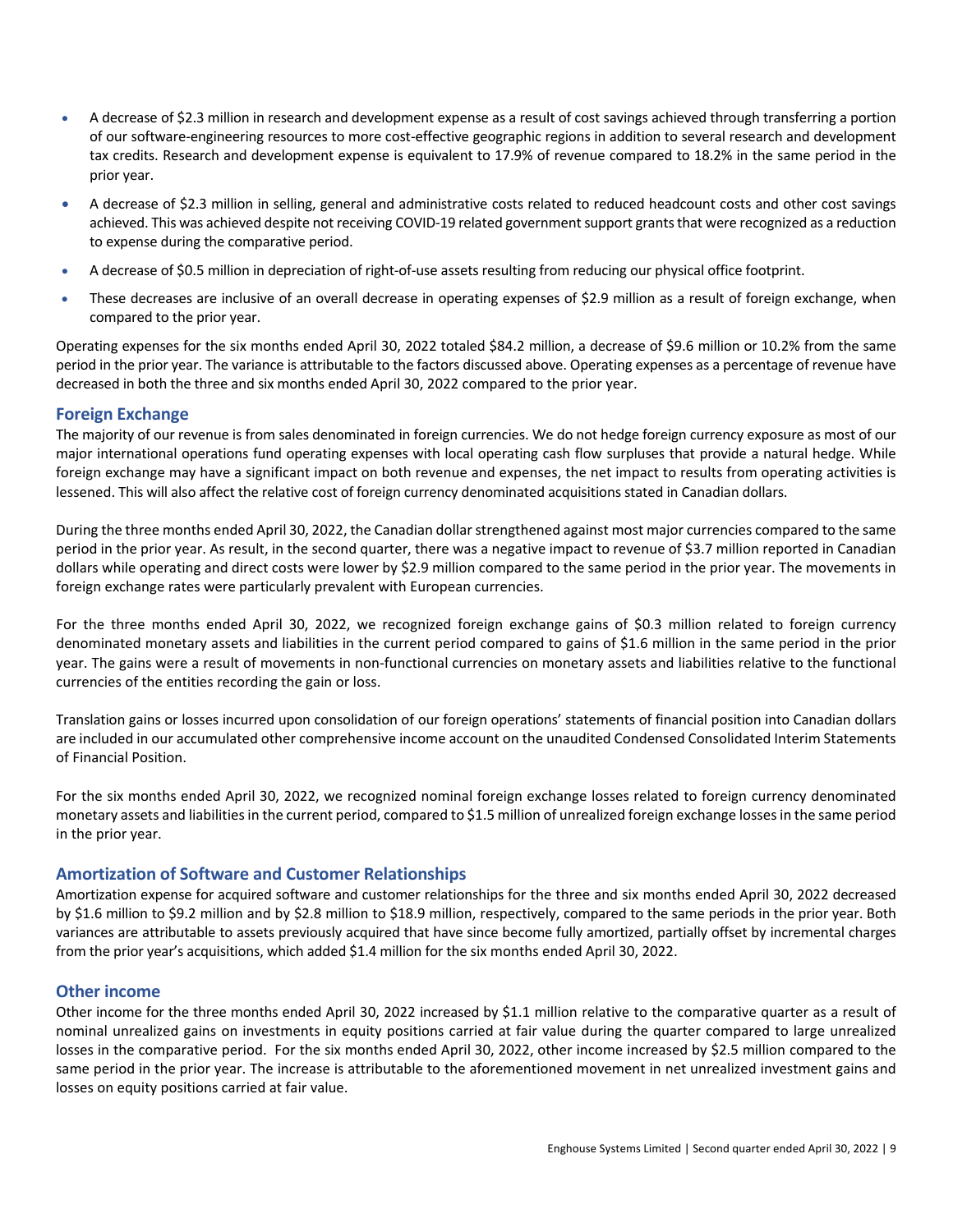## **Income tax expense**

Income tax expense for the three months ended April 30, 2022 decreased by \$1.3 million to \$4.2 million, compared to the same period in the prior year. For the three and six months ended April 30, 2022, our effective tax rate was 19.1% and 19.0%, respectively, compared to 21.1%, for both periods in the prior year.

## **Net income**

Net income for the three months ended April 30, 2022 decreased by \$2.9 million to \$17.9 million, compared to the same period in the prior year. The decrease is primarily a result of decreased revenue, net of direct costs, despite decreased operating expenses . For the six months ended April 30, 2022, net income decreased by \$1.9 million to \$39.5 million for the same reasons mentioned for the three months ended April 30,2022.

For the three and six months ended April 30, 2022, diluted earnings per share were \$0.32 and \$0.71, respectively, compared to \$0.37 and \$0.74 in the same periods in the prior year.

## **Cash flows from operating activities**

For the three months ended April 30, 2022, cash flows from operating activities were \$31.1 million compared to \$39.2 million in the same period in the prior year. The decrease in operating cash flow reflects the decrease in net income as a result of lower revenue during the current quarter despite decreased operating expenses.

For the six months ended April 30, 2022, cash flows from operating activities were \$55.5 million compared to \$59.7 million in the same period in the prior year. The decrease in operating cash flow reflects lower revenue, partially offset by reduced operating expenses and lower taxes paid.

Operating cash flows excluding changes in non-cash working capital items for the three and six months ended April 30, 2022 decreased by 19.0% and 13.1% to \$34.5 million and \$73.3 million, respectively compared to the same periods in the prior year.

## **Adjusted EBITDA**

The table below reconciles Adjusted EBITDA to the most directly comparable IFRS measure, results from operating activities, for the three and six months ended April 30, 2022.

| For the period ended April 30            |    |         |    | Three months |   |                 |               |    | <b>Six months</b> |                 |
|------------------------------------------|----|---------|----|--------------|---|-----------------|---------------|----|-------------------|-----------------|
|                                          |    | 2022    |    | 2021         |   | <b>Variance</b> | 2022          |    | 2021              | <b>Variance</b> |
| Revenue                                  | \$ | 106,312 | S. | 117,334      | S | (11,022)        | \$<br>217,414 | S. | 236,434           | (19,020)        |
| Results from operating activities        |    | 31,056  |    | 36,892       |   | (5,836)         | 66,761        |    | 77,591            | (10,830)        |
| Depreciation                             |    | 705     |    | 758          |   | (53)            | 1,425         |    | 1,493             | (68)            |
| Depreciation of right-of-use assets      |    | 1,969   |    | 2,492        |   | (523)           | 4,081         |    | 5,195             | (1, 114)        |
| Special charges                          |    | 46      |    | 57           |   | (11)            | 64            |    | 440               | (376)           |
| <b>Adiusted EBITDA</b>                   | \$ | 33,776  |    | 40,199       |   | (6, 423)        | \$<br>72,331  |    | 84,719            | (12,388)        |
| Adjusted EBITDA margin                   |    | 31.8%   |    | 34.3%        |   |                 | 33.3%         |    | 35.8%             |                 |
| <b>Adjusted EBITDA per diluted share</b> | Ś. | 0.61    |    | 0.72         |   | (0.11)          | \$<br>1.30    |    | 1.52              | (0.22)          |

Adjusted EBITDA for the three and six months ended April 30, 2022 decreased by \$6.4 million and \$12.4 million, respectively, compared to the same periods in the prior year. The decreases are primarily a result of higher revenue in the comparative periods.

Special charges, primarily reflecting acquisition related restructuring charges, have been excluded from adjusted EBITDA along with depreciation of property, equipment and right-of-use assets.

## **Liquidity and cash reserves**

We closed the period with cash, cash equivalents and short-term investments of \$231.2 million, compared to the October 31, 2021 balance of \$198.8 million. For the six months ended April 30, 2022, cash, cash equivalents and short-term investments increased by a total of \$32.4million compared to a decrease of \$82.2 million over the same period in the prior year. The increase is the result of continued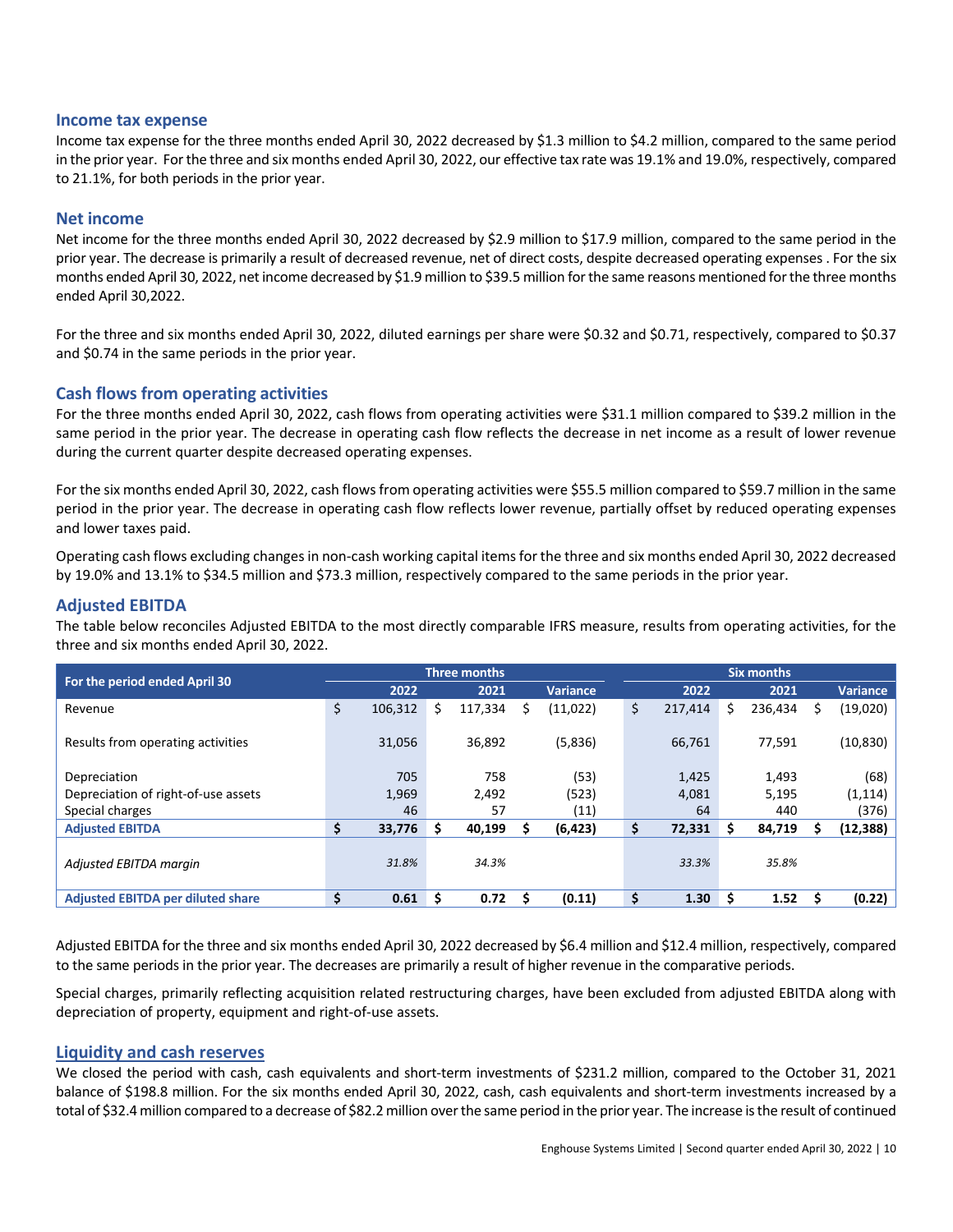positive operating cash flows in the current period while the comparative period results included the payment of \$83.2 million in special dividends to shareholders and payment of the Altitude acquisition completed in the first quarter of 2021.

At April 30, 2022 , working capital was \$166.5 million compared to \$129.1 million at the end of prior year. The increase in working capital is predominately a result of the aforementioned factors. Management is confident that the Company has the funds necessary to meet its existing and future financial operating commitments and dividend strategy. Future acquisition growth may be funded through a combination of cash, debt and equity consideration, which could cause dilution to existing shareholders.

## **Capital Stock**

The Company had 55,593,424 Common Shares issued and outstanding as at June 7, 2022. During the year, 40,000 stock options were exercised in the first two quarters of 2022 contributing \$1.0 million in cash compared to 142,000 stock options and \$4.0 million in cash for the Company in the same period in the prior year. The Company granted 430,000 options in the first two quarters of 2022 compared to 35,000 options granted in the first two quarters of the prior year.

The Company did not repurchase any shares of its common stock in the current or prior quarterly periods under its Normal Course Issuer Bid, which was renewed for a further year commencing May 2, 2022 and expiring May 1, 2023, allowing the Company to repurchase up to a maximum of 3,000,000 common shares of Enghouse.

## **Off-Statement of Financial Position Arrangements**

We have not entered into off-statement of financial position financing arrangements. Except for operating leases and other low probability and/or immeasurable contingencies (not accrued in accordance with IFRS), all commitments are reflected on our unaudited Condensed Consolidated Interim Statements of Financial Position.

## **Transactions with Related Parties**

We have not entered into any transactions with related parties during the period, other than transactions between wholly-owned subsidiaries and us in the normal course of business, which are eliminated on consolidation.

## **Basis of Preparation and Significant Accounting Policies**

The unaudited condensed consolidated interim financial statements of the Company and its subsidiaries have been prepared in accordance with International Financial Reporting Standards ("IFRS") as issued by the International Accounting Standards Board ("IASB").

Our significant accounting policies are described in Note 3 of the audited consolidated financial statements as at October 31, 2021, which is available on SEDAR (*www.sedar.com*). The policies applied in these unaudited condensed consolidated interim financial statements are based on IFRS issued and outstanding as of June 7, 2022, the date the Board of Directors approved the unaudited condensed consolidated interim financial statements.

## **Risks and Uncertainties**

The primary risks and uncertainties that affect or may affect the Company and its business, financial condition, and results of operations remain substantially unchanged from those discussed in the Company's latest Annual Information Form and its Management's Discussion and Analysis of Financial Condition and Results of Operations for the year ended October 31, 2021, contained in the Company's 2021 Annual Report to Shareholders and all such risks and uncertainties are incorporated herein by reference.

As an update to the risks previously noted, the COVID-19 pandemic continues to evolve with the recent reduction in cases and tapering of restrictive measures in many countries. However, we will continue to monitor the situation and its impact on the business as potential new variants arise. We are also closely monitoring the recent events in Ukraine. Although, we engage Ukraine-based external contractors for a small portion of our development and professional services they continue to operate and we are monitoring the situation closely. Of additional concern are the inflationary impacts of the aforementioned risks and macro-economic factors that could impact operating costs and profitability.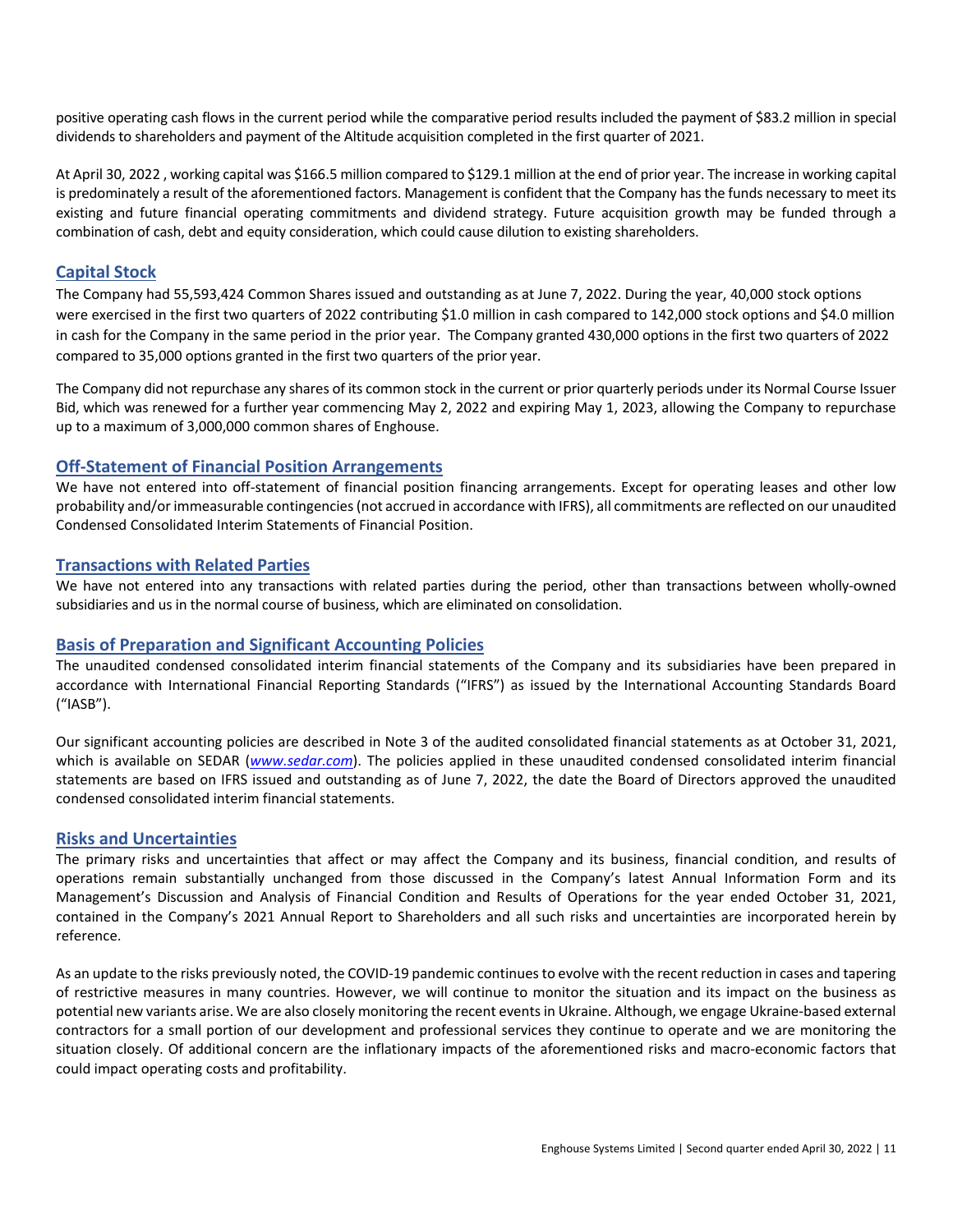## **Controls and Procedures**

In compliance with the Canadian Securities Administrators' National Instrument 52-109 ("NI 52-109"), the Company has filed with applicable Canadian securities regulatory authorities, certificates signed by its Chief Executive Officer ("CEO") and Vice President Finance in capacity as Chief Financial Officer ("CFO") that, among other things, report on the design and effectiveness of disclosure controls and procedures and the design of internal controls over financial reporting.

## **Disclosure Controls and Procedures**

Disclosure controls and procedures have been designed under the supervision of the CEO and CFO, with the participation of other management, to provide reasonable assurance that all relevant information required to be disclosed by us is recorded, processed, summarized and reported on a timely basis to senior management, as appropriate, to allow timely decisions regarding required public disclosure. Pursuant to NI 52-109, as of October 31, 2021, an evaluation of the effectiveness of our disclosure controls and procedures was carried out under the supervision of the CEO and CFO. Based on this evaluation, the CEO and the CFO concluded that the design and operation of these disclosure controls and procedures were effective. This evaluation considered our disclosure policy, a subcertification process and the functioning of our Disclosure Committee.

## **Internal controls over financial reporting**

The Company's CEO and CFO are responsible for designing internal controls over financial reporting or causing them to be designed under their supervision to provide reasonable assurance regarding the reliability of the Company's financial reporting and the preparation of financial statements in accordance with IFRS.

As at October 31, 2021, an evaluation was carried out of the effectiveness of the design and operation of internal controls over financial reporting to provide reasonable assurance regarding the reliability of financial reporting. Based on that evaluation, the Company's CEO and CFO have concluded that, as at October 31, 2021, the design and operation of controls over financial reporting was effective. These evaluations were conducted in accordance with the standards established in *Internal Control – Integrated Framework*, issued by the Committee of Sponsoring Organizations of the Treadway Commission, and the requirements of NI 52-109. The control framework used by the CEO and the CFO to design the Company's internal control over financial reporting is the "Internal Control – Integrated Framework (2013)" published by the Committee of Sponsoring Organizations of the Treadway Commission (COSO).

There were no changes to the Company's internal control over financial reporting during the quarter ended April 30, 2022 that have materially affected, or are reasonably likely to materially affect, the Company's internal control over financial reporting.

## **Additional Information**

Additional information relating to the Company including our most recently completed Annual Information Form ("AIF") is available on SEDAR at *www.sedar.com* and on our website at *www.enghouse.com*.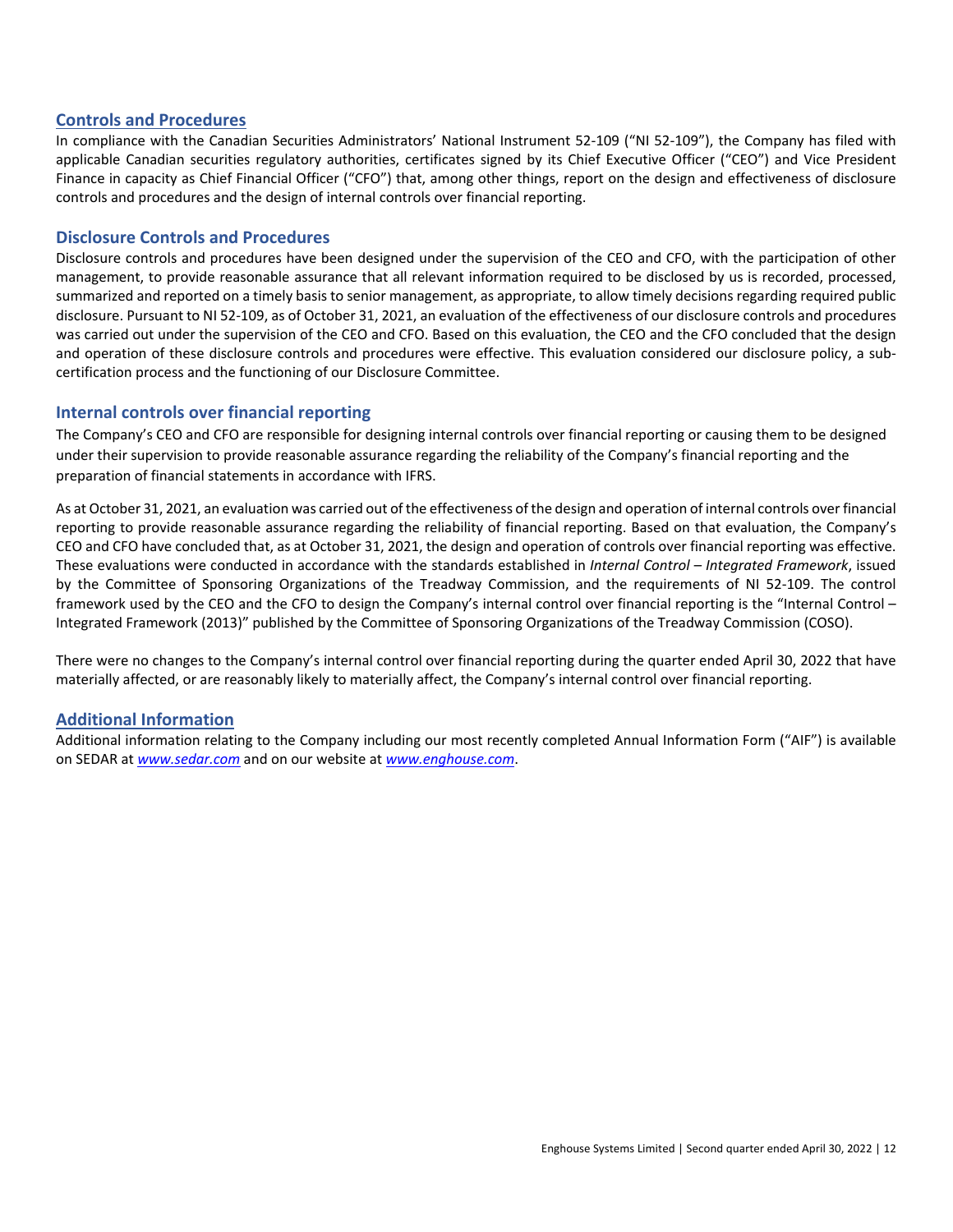# **Notice of No Auditor Review of Interim Financial Statements**

The accompanying unaudited condensed consolidated interim financial statements of the Company for the three and six months ended April 30, 2022 have been prepared by and are the responsibility of the Company's management.

The Company's independent auditor has not performed a review of these unaudited condensed consolidated interim financial statements in accordance with standards established by the Chartered Professional Accountants of Canada for a review of the interim financial statements by an entity's auditor.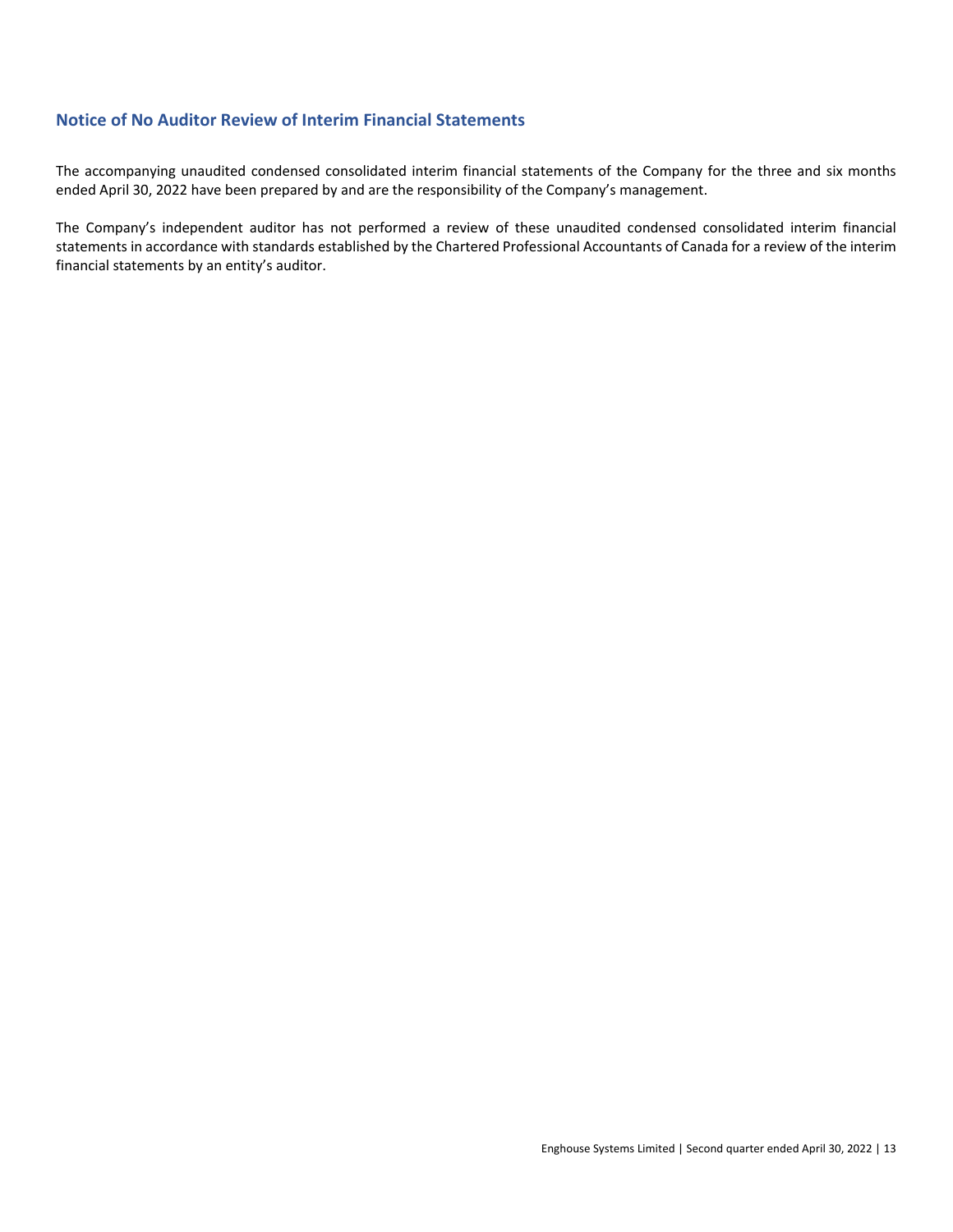| <b>Condensed Consolidated Interim Statements of Financial Position</b>     |              |                 |                   |
|----------------------------------------------------------------------------|--------------|-----------------|-------------------|
| (in thousands of Canadian dollars)                                         | <b>Notes</b> | As at April 30, | As at October 31, |
| (unaudited)                                                                |              | 2022            | 2021              |
| <b>ASSETS</b>                                                              |              |                 |                   |
| <b>Current assets:</b>                                                     |              |                 |                   |
| Cash and cash equivalents                                                  |              | \$<br>227,377   | \$<br>195,890     |
| Short-term investments                                                     |              | 3,841           | 2,944             |
| Accounts receivable                                                        |              | 98,592          | 89,374            |
| Prepaid expenses and other assets                                          |              | 14,536          | 13,322            |
| Income taxes recoverable                                                   |              |                 | 2,130             |
|                                                                            |              | 344,346         | 303,660           |
| <b>Non-current assets:</b>                                                 |              |                 |                   |
| Property and equipment                                                     |              | 4,766           | 6,246             |
| Right-of-use assets                                                        |              | 22,741          | 25,943            |
| Intangible assets                                                          | 4            | 82,462          | 101,822           |
| Goodwill                                                                   | 4            | 218,019         | 223,021           |
| Deferred income tax assets                                                 |              | 16,548          | 13,932            |
|                                                                            |              | 344,536         | 370,964           |
|                                                                            |              | \$<br>688,882   | \$<br>674,624     |
|                                                                            |              |                 |                   |
| <b>LIABILITIES AND SHAREHOLDERS' EQUITY</b><br><b>Current liabilities:</b> |              |                 |                   |
| Accounts payable and accrued liabilities                                   |              | \$<br>59,055    | \$<br>71,506      |
| Income taxes payable                                                       |              | 1,957           |                   |
| Dividends payable                                                          |              | 10,285          | 8,889             |
| Provisions                                                                 | 5            | 3,389           | 5,588             |
| Deferred revenue                                                           |              | 95,685          | 80,614            |
| Lease obligations                                                          |              | 7,447           | 7,941             |
|                                                                            |              | 177,818         | 174,538           |
| <b>Non-current liabilities:</b>                                            |              |                 |                   |
| Income taxes payable                                                       |              | 2,414           | 2,949             |
| Deferred income tax liabilities                                            |              | 11,770          | 13,392            |
| Deferred revenue                                                           |              | 8,032           | 9,111             |
| Net employee defined benefit obligation                                    |              | 2,518           | 2,663             |
| Lease obligations                                                          |              | 15,069          | 17,660            |
|                                                                            |              | 39,803          | 45,775            |
|                                                                            |              | 217,621         | 220,313           |
|                                                                            |              |                 |                   |
| <b>Shareholders' equity</b>                                                |              |                 |                   |
| Share capital                                                              |              | 107,672         | 106,470           |
| Contributed surplus                                                        |              | 7,931           | 7,406             |
| Retained earnings                                                          |              | 375,314         | 355,019           |
| Accumulated other comprehensive loss                                       | 6            | (19, 656)       | (14, 584)         |
|                                                                            |              | 471,261         | 454,311           |
|                                                                            |              | \$<br>688,882   | \$<br>674,624     |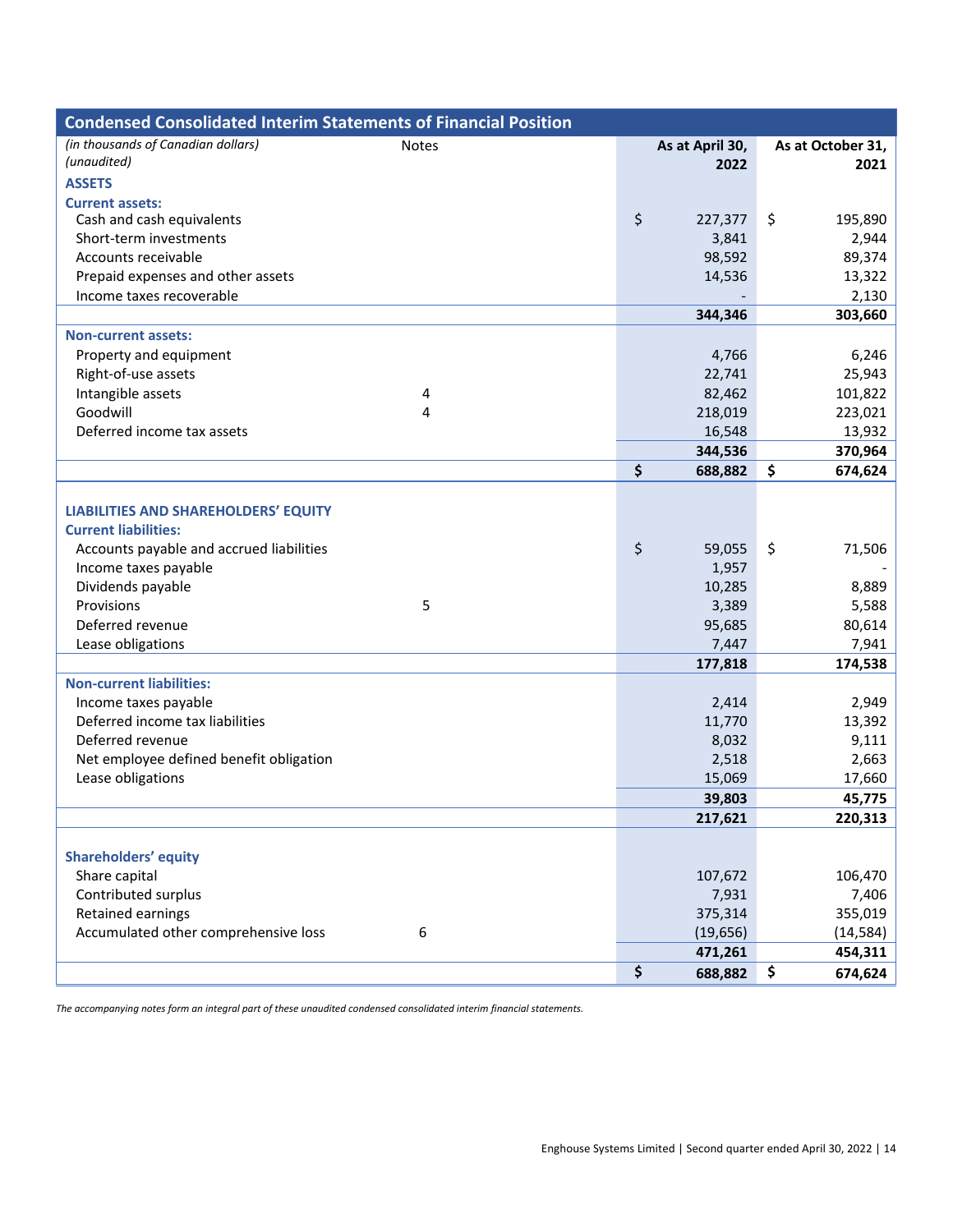| (unaudited)<br>Three months<br>Six months<br><b>Periods ended April 30</b><br><b>Notes</b><br>2022<br>2021<br>2022<br>2021<br><b>Revenue</b><br>Software licenses<br>\$21,420<br>\$25,167<br>\$45,198<br>\$53,467<br>Hosted and maintenance services<br>142,645<br>63,745<br>70,402<br>130,172<br>Professional services<br>34,297<br>17,879<br>18,468<br>35,831<br>6,025<br>Hardware<br>3,268<br>6,213<br>3,297<br>106,312<br>117,334<br>217,414<br>236,434<br><b>Direct costs</b><br>Software licenses<br>1,485<br>2,613<br>2,686<br>1,286<br><b>Services</b><br>30,560<br>30,143<br>60,154<br>58,615<br>Hardware<br>1,735<br>1,905<br>3,642<br>3,740<br>33,533<br>66,409<br>65,041<br>33,581<br><b>Revenue, net of direct costs</b><br>83,801<br>72,731<br>151,005<br>171,393<br><b>Operating expenses</b><br>Selling, general and administrative<br>19,897<br>22,208<br>45,159<br>42,304<br>Research and development<br>19,058<br>21,394<br>36,370<br>41,515<br>758<br>Depreciation<br>705<br>1,425<br>1,493<br>Depreciation of right-of-use assets<br>2,492<br>4,081<br>5,195<br>1,969<br>Special charges<br>46<br>57<br>64<br>440<br>46,909<br>93,802<br>41,675<br>84,244<br><b>Results from operating activities</b><br>36,892<br>77,591<br>31,056<br>66,761<br>Amortization of acquired software and customer<br>(21, 628)<br>4<br>(9,207)<br>(10, 854)<br>(18, 864)<br>relationships<br>Foreign exchange gains (losses)<br>(1, 523)<br>314<br>1,587<br>(22)<br>Interest expense - lease obligations<br>(196)<br>(398)<br>(277)<br>(606)<br>Finance income<br>122<br>36<br>251<br>116<br>Finance expenses<br>(21)<br>17<br>(44)<br>(64)<br>Other income (expenses)<br>23<br>(1, 122)<br>1,023<br>(1, 446)<br>Income before income taxes<br>22,091<br>26,279<br>52,440<br>48,707<br>8<br><b>Provision for income taxes</b><br>11,059<br>4,220<br>5,540<br>9,239<br>Net income for the period<br>\$20,739<br>\$17,871<br>\$39,468<br>\$41,381<br>Items that may be subsequently reclassified to income:<br>Cumulative translation adjustment<br>(9, 198)<br>(18, 274)<br>(5,072)<br>(23, 142)<br><b>Other comprehensive loss</b><br>(18, 274)<br>(5,072)<br>(23, 142)<br>(9, 198)<br><b>Comprehensive income</b><br>\$<br>8,673<br>\$18,239<br>\$2,465<br>\$34,396<br><b>Earnings per share</b><br><b>Basic</b><br>9<br>\$<br>\$<br>0.37<br>\$<br>0.75<br>0.32<br>\$<br>0.71 | (in thousands of Canadian dollars, except per share amounts) |            |            |            |            |
|-----------------------------------------------------------------------------------------------------------------------------------------------------------------------------------------------------------------------------------------------------------------------------------------------------------------------------------------------------------------------------------------------------------------------------------------------------------------------------------------------------------------------------------------------------------------------------------------------------------------------------------------------------------------------------------------------------------------------------------------------------------------------------------------------------------------------------------------------------------------------------------------------------------------------------------------------------------------------------------------------------------------------------------------------------------------------------------------------------------------------------------------------------------------------------------------------------------------------------------------------------------------------------------------------------------------------------------------------------------------------------------------------------------------------------------------------------------------------------------------------------------------------------------------------------------------------------------------------------------------------------------------------------------------------------------------------------------------------------------------------------------------------------------------------------------------------------------------------------------------------------------------------------------------------------------------------------------------------------------------------------------------------------------------------------------------------------------------------------------------------------------------------------------------------------------------------------------------------------------------------------------------------------------------------------------------------------------------------------------------------------------|--------------------------------------------------------------|------------|------------|------------|------------|
|                                                                                                                                                                                                                                                                                                                                                                                                                                                                                                                                                                                                                                                                                                                                                                                                                                                                                                                                                                                                                                                                                                                                                                                                                                                                                                                                                                                                                                                                                                                                                                                                                                                                                                                                                                                                                                                                                                                                                                                                                                                                                                                                                                                                                                                                                                                                                                                   |                                                              |            |            |            |            |
|                                                                                                                                                                                                                                                                                                                                                                                                                                                                                                                                                                                                                                                                                                                                                                                                                                                                                                                                                                                                                                                                                                                                                                                                                                                                                                                                                                                                                                                                                                                                                                                                                                                                                                                                                                                                                                                                                                                                                                                                                                                                                                                                                                                                                                                                                                                                                                                   |                                                              |            |            |            |            |
|                                                                                                                                                                                                                                                                                                                                                                                                                                                                                                                                                                                                                                                                                                                                                                                                                                                                                                                                                                                                                                                                                                                                                                                                                                                                                                                                                                                                                                                                                                                                                                                                                                                                                                                                                                                                                                                                                                                                                                                                                                                                                                                                                                                                                                                                                                                                                                                   |                                                              |            |            |            |            |
|                                                                                                                                                                                                                                                                                                                                                                                                                                                                                                                                                                                                                                                                                                                                                                                                                                                                                                                                                                                                                                                                                                                                                                                                                                                                                                                                                                                                                                                                                                                                                                                                                                                                                                                                                                                                                                                                                                                                                                                                                                                                                                                                                                                                                                                                                                                                                                                   |                                                              |            |            |            |            |
|                                                                                                                                                                                                                                                                                                                                                                                                                                                                                                                                                                                                                                                                                                                                                                                                                                                                                                                                                                                                                                                                                                                                                                                                                                                                                                                                                                                                                                                                                                                                                                                                                                                                                                                                                                                                                                                                                                                                                                                                                                                                                                                                                                                                                                                                                                                                                                                   |                                                              |            |            |            |            |
|                                                                                                                                                                                                                                                                                                                                                                                                                                                                                                                                                                                                                                                                                                                                                                                                                                                                                                                                                                                                                                                                                                                                                                                                                                                                                                                                                                                                                                                                                                                                                                                                                                                                                                                                                                                                                                                                                                                                                                                                                                                                                                                                                                                                                                                                                                                                                                                   |                                                              |            |            |            |            |
|                                                                                                                                                                                                                                                                                                                                                                                                                                                                                                                                                                                                                                                                                                                                                                                                                                                                                                                                                                                                                                                                                                                                                                                                                                                                                                                                                                                                                                                                                                                                                                                                                                                                                                                                                                                                                                                                                                                                                                                                                                                                                                                                                                                                                                                                                                                                                                                   |                                                              |            |            |            |            |
|                                                                                                                                                                                                                                                                                                                                                                                                                                                                                                                                                                                                                                                                                                                                                                                                                                                                                                                                                                                                                                                                                                                                                                                                                                                                                                                                                                                                                                                                                                                                                                                                                                                                                                                                                                                                                                                                                                                                                                                                                                                                                                                                                                                                                                                                                                                                                                                   |                                                              |            |            |            |            |
|                                                                                                                                                                                                                                                                                                                                                                                                                                                                                                                                                                                                                                                                                                                                                                                                                                                                                                                                                                                                                                                                                                                                                                                                                                                                                                                                                                                                                                                                                                                                                                                                                                                                                                                                                                                                                                                                                                                                                                                                                                                                                                                                                                                                                                                                                                                                                                                   |                                                              |            |            |            |            |
|                                                                                                                                                                                                                                                                                                                                                                                                                                                                                                                                                                                                                                                                                                                                                                                                                                                                                                                                                                                                                                                                                                                                                                                                                                                                                                                                                                                                                                                                                                                                                                                                                                                                                                                                                                                                                                                                                                                                                                                                                                                                                                                                                                                                                                                                                                                                                                                   |                                                              |            |            |            |            |
|                                                                                                                                                                                                                                                                                                                                                                                                                                                                                                                                                                                                                                                                                                                                                                                                                                                                                                                                                                                                                                                                                                                                                                                                                                                                                                                                                                                                                                                                                                                                                                                                                                                                                                                                                                                                                                                                                                                                                                                                                                                                                                                                                                                                                                                                                                                                                                                   |                                                              |            |            |            |            |
|                                                                                                                                                                                                                                                                                                                                                                                                                                                                                                                                                                                                                                                                                                                                                                                                                                                                                                                                                                                                                                                                                                                                                                                                                                                                                                                                                                                                                                                                                                                                                                                                                                                                                                                                                                                                                                                                                                                                                                                                                                                                                                                                                                                                                                                                                                                                                                                   |                                                              |            |            |            |            |
|                                                                                                                                                                                                                                                                                                                                                                                                                                                                                                                                                                                                                                                                                                                                                                                                                                                                                                                                                                                                                                                                                                                                                                                                                                                                                                                                                                                                                                                                                                                                                                                                                                                                                                                                                                                                                                                                                                                                                                                                                                                                                                                                                                                                                                                                                                                                                                                   |                                                              |            |            |            |            |
|                                                                                                                                                                                                                                                                                                                                                                                                                                                                                                                                                                                                                                                                                                                                                                                                                                                                                                                                                                                                                                                                                                                                                                                                                                                                                                                                                                                                                                                                                                                                                                                                                                                                                                                                                                                                                                                                                                                                                                                                                                                                                                                                                                                                                                                                                                                                                                                   |                                                              |            |            |            |            |
|                                                                                                                                                                                                                                                                                                                                                                                                                                                                                                                                                                                                                                                                                                                                                                                                                                                                                                                                                                                                                                                                                                                                                                                                                                                                                                                                                                                                                                                                                                                                                                                                                                                                                                                                                                                                                                                                                                                                                                                                                                                                                                                                                                                                                                                                                                                                                                                   |                                                              |            |            |            |            |
|                                                                                                                                                                                                                                                                                                                                                                                                                                                                                                                                                                                                                                                                                                                                                                                                                                                                                                                                                                                                                                                                                                                                                                                                                                                                                                                                                                                                                                                                                                                                                                                                                                                                                                                                                                                                                                                                                                                                                                                                                                                                                                                                                                                                                                                                                                                                                                                   |                                                              |            |            |            |            |
|                                                                                                                                                                                                                                                                                                                                                                                                                                                                                                                                                                                                                                                                                                                                                                                                                                                                                                                                                                                                                                                                                                                                                                                                                                                                                                                                                                                                                                                                                                                                                                                                                                                                                                                                                                                                                                                                                                                                                                                                                                                                                                                                                                                                                                                                                                                                                                                   |                                                              |            |            |            |            |
|                                                                                                                                                                                                                                                                                                                                                                                                                                                                                                                                                                                                                                                                                                                                                                                                                                                                                                                                                                                                                                                                                                                                                                                                                                                                                                                                                                                                                                                                                                                                                                                                                                                                                                                                                                                                                                                                                                                                                                                                                                                                                                                                                                                                                                                                                                                                                                                   |                                                              |            |            |            |            |
|                                                                                                                                                                                                                                                                                                                                                                                                                                                                                                                                                                                                                                                                                                                                                                                                                                                                                                                                                                                                                                                                                                                                                                                                                                                                                                                                                                                                                                                                                                                                                                                                                                                                                                                                                                                                                                                                                                                                                                                                                                                                                                                                                                                                                                                                                                                                                                                   |                                                              |            |            |            |            |
|                                                                                                                                                                                                                                                                                                                                                                                                                                                                                                                                                                                                                                                                                                                                                                                                                                                                                                                                                                                                                                                                                                                                                                                                                                                                                                                                                                                                                                                                                                                                                                                                                                                                                                                                                                                                                                                                                                                                                                                                                                                                                                                                                                                                                                                                                                                                                                                   |                                                              |            |            |            |            |
|                                                                                                                                                                                                                                                                                                                                                                                                                                                                                                                                                                                                                                                                                                                                                                                                                                                                                                                                                                                                                                                                                                                                                                                                                                                                                                                                                                                                                                                                                                                                                                                                                                                                                                                                                                                                                                                                                                                                                                                                                                                                                                                                                                                                                                                                                                                                                                                   |                                                              |            |            |            |            |
|                                                                                                                                                                                                                                                                                                                                                                                                                                                                                                                                                                                                                                                                                                                                                                                                                                                                                                                                                                                                                                                                                                                                                                                                                                                                                                                                                                                                                                                                                                                                                                                                                                                                                                                                                                                                                                                                                                                                                                                                                                                                                                                                                                                                                                                                                                                                                                                   |                                                              |            |            |            |            |
|                                                                                                                                                                                                                                                                                                                                                                                                                                                                                                                                                                                                                                                                                                                                                                                                                                                                                                                                                                                                                                                                                                                                                                                                                                                                                                                                                                                                                                                                                                                                                                                                                                                                                                                                                                                                                                                                                                                                                                                                                                                                                                                                                                                                                                                                                                                                                                                   |                                                              |            |            |            |            |
|                                                                                                                                                                                                                                                                                                                                                                                                                                                                                                                                                                                                                                                                                                                                                                                                                                                                                                                                                                                                                                                                                                                                                                                                                                                                                                                                                                                                                                                                                                                                                                                                                                                                                                                                                                                                                                                                                                                                                                                                                                                                                                                                                                                                                                                                                                                                                                                   |                                                              |            |            |            |            |
|                                                                                                                                                                                                                                                                                                                                                                                                                                                                                                                                                                                                                                                                                                                                                                                                                                                                                                                                                                                                                                                                                                                                                                                                                                                                                                                                                                                                                                                                                                                                                                                                                                                                                                                                                                                                                                                                                                                                                                                                                                                                                                                                                                                                                                                                                                                                                                                   |                                                              |            |            |            |            |
|                                                                                                                                                                                                                                                                                                                                                                                                                                                                                                                                                                                                                                                                                                                                                                                                                                                                                                                                                                                                                                                                                                                                                                                                                                                                                                                                                                                                                                                                                                                                                                                                                                                                                                                                                                                                                                                                                                                                                                                                                                                                                                                                                                                                                                                                                                                                                                                   |                                                              |            |            |            |            |
|                                                                                                                                                                                                                                                                                                                                                                                                                                                                                                                                                                                                                                                                                                                                                                                                                                                                                                                                                                                                                                                                                                                                                                                                                                                                                                                                                                                                                                                                                                                                                                                                                                                                                                                                                                                                                                                                                                                                                                                                                                                                                                                                                                                                                                                                                                                                                                                   |                                                              |            |            |            |            |
|                                                                                                                                                                                                                                                                                                                                                                                                                                                                                                                                                                                                                                                                                                                                                                                                                                                                                                                                                                                                                                                                                                                                                                                                                                                                                                                                                                                                                                                                                                                                                                                                                                                                                                                                                                                                                                                                                                                                                                                                                                                                                                                                                                                                                                                                                                                                                                                   |                                                              |            |            |            |            |
|                                                                                                                                                                                                                                                                                                                                                                                                                                                                                                                                                                                                                                                                                                                                                                                                                                                                                                                                                                                                                                                                                                                                                                                                                                                                                                                                                                                                                                                                                                                                                                                                                                                                                                                                                                                                                                                                                                                                                                                                                                                                                                                                                                                                                                                                                                                                                                                   |                                                              |            |            |            |            |
|                                                                                                                                                                                                                                                                                                                                                                                                                                                                                                                                                                                                                                                                                                                                                                                                                                                                                                                                                                                                                                                                                                                                                                                                                                                                                                                                                                                                                                                                                                                                                                                                                                                                                                                                                                                                                                                                                                                                                                                                                                                                                                                                                                                                                                                                                                                                                                                   |                                                              |            |            |            |            |
|                                                                                                                                                                                                                                                                                                                                                                                                                                                                                                                                                                                                                                                                                                                                                                                                                                                                                                                                                                                                                                                                                                                                                                                                                                                                                                                                                                                                                                                                                                                                                                                                                                                                                                                                                                                                                                                                                                                                                                                                                                                                                                                                                                                                                                                                                                                                                                                   |                                                              |            |            |            |            |
|                                                                                                                                                                                                                                                                                                                                                                                                                                                                                                                                                                                                                                                                                                                                                                                                                                                                                                                                                                                                                                                                                                                                                                                                                                                                                                                                                                                                                                                                                                                                                                                                                                                                                                                                                                                                                                                                                                                                                                                                                                                                                                                                                                                                                                                                                                                                                                                   |                                                              |            |            |            |            |
|                                                                                                                                                                                                                                                                                                                                                                                                                                                                                                                                                                                                                                                                                                                                                                                                                                                                                                                                                                                                                                                                                                                                                                                                                                                                                                                                                                                                                                                                                                                                                                                                                                                                                                                                                                                                                                                                                                                                                                                                                                                                                                                                                                                                                                                                                                                                                                                   |                                                              |            |            |            |            |
|                                                                                                                                                                                                                                                                                                                                                                                                                                                                                                                                                                                                                                                                                                                                                                                                                                                                                                                                                                                                                                                                                                                                                                                                                                                                                                                                                                                                                                                                                                                                                                                                                                                                                                                                                                                                                                                                                                                                                                                                                                                                                                                                                                                                                                                                                                                                                                                   |                                                              |            |            |            |            |
|                                                                                                                                                                                                                                                                                                                                                                                                                                                                                                                                                                                                                                                                                                                                                                                                                                                                                                                                                                                                                                                                                                                                                                                                                                                                                                                                                                                                                                                                                                                                                                                                                                                                                                                                                                                                                                                                                                                                                                                                                                                                                                                                                                                                                                                                                                                                                                                   |                                                              |            |            |            |            |
|                                                                                                                                                                                                                                                                                                                                                                                                                                                                                                                                                                                                                                                                                                                                                                                                                                                                                                                                                                                                                                                                                                                                                                                                                                                                                                                                                                                                                                                                                                                                                                                                                                                                                                                                                                                                                                                                                                                                                                                                                                                                                                                                                                                                                                                                                                                                                                                   |                                                              |            |            |            |            |
|                                                                                                                                                                                                                                                                                                                                                                                                                                                                                                                                                                                                                                                                                                                                                                                                                                                                                                                                                                                                                                                                                                                                                                                                                                                                                                                                                                                                                                                                                                                                                                                                                                                                                                                                                                                                                                                                                                                                                                                                                                                                                                                                                                                                                                                                                                                                                                                   |                                                              |            |            |            |            |
|                                                                                                                                                                                                                                                                                                                                                                                                                                                                                                                                                                                                                                                                                                                                                                                                                                                                                                                                                                                                                                                                                                                                                                                                                                                                                                                                                                                                                                                                                                                                                                                                                                                                                                                                                                                                                                                                                                                                                                                                                                                                                                                                                                                                                                                                                                                                                                                   |                                                              |            |            |            |            |
|                                                                                                                                                                                                                                                                                                                                                                                                                                                                                                                                                                                                                                                                                                                                                                                                                                                                                                                                                                                                                                                                                                                                                                                                                                                                                                                                                                                                                                                                                                                                                                                                                                                                                                                                                                                                                                                                                                                                                                                                                                                                                                                                                                                                                                                                                                                                                                                   |                                                              |            |            |            |            |
|                                                                                                                                                                                                                                                                                                                                                                                                                                                                                                                                                                                                                                                                                                                                                                                                                                                                                                                                                                                                                                                                                                                                                                                                                                                                                                                                                                                                                                                                                                                                                                                                                                                                                                                                                                                                                                                                                                                                                                                                                                                                                                                                                                                                                                                                                                                                                                                   |                                                              |            |            |            |            |
|                                                                                                                                                                                                                                                                                                                                                                                                                                                                                                                                                                                                                                                                                                                                                                                                                                                                                                                                                                                                                                                                                                                                                                                                                                                                                                                                                                                                                                                                                                                                                                                                                                                                                                                                                                                                                                                                                                                                                                                                                                                                                                                                                                                                                                                                                                                                                                                   |                                                              |            |            |            |            |
|                                                                                                                                                                                                                                                                                                                                                                                                                                                                                                                                                                                                                                                                                                                                                                                                                                                                                                                                                                                                                                                                                                                                                                                                                                                                                                                                                                                                                                                                                                                                                                                                                                                                                                                                                                                                                                                                                                                                                                                                                                                                                                                                                                                                                                                                                                                                                                                   |                                                              |            |            |            |            |
|                                                                                                                                                                                                                                                                                                                                                                                                                                                                                                                                                                                                                                                                                                                                                                                                                                                                                                                                                                                                                                                                                                                                                                                                                                                                                                                                                                                                                                                                                                                                                                                                                                                                                                                                                                                                                                                                                                                                                                                                                                                                                                                                                                                                                                                                                                                                                                                   |                                                              |            |            |            |            |
|                                                                                                                                                                                                                                                                                                                                                                                                                                                                                                                                                                                                                                                                                                                                                                                                                                                                                                                                                                                                                                                                                                                                                                                                                                                                                                                                                                                                                                                                                                                                                                                                                                                                                                                                                                                                                                                                                                                                                                                                                                                                                                                                                                                                                                                                                                                                                                                   |                                                              |            |            |            |            |
|                                                                                                                                                                                                                                                                                                                                                                                                                                                                                                                                                                                                                                                                                                                                                                                                                                                                                                                                                                                                                                                                                                                                                                                                                                                                                                                                                                                                                                                                                                                                                                                                                                                                                                                                                                                                                                                                                                                                                                                                                                                                                                                                                                                                                                                                                                                                                                                   |                                                              |            |            |            |            |
|                                                                                                                                                                                                                                                                                                                                                                                                                                                                                                                                                                                                                                                                                                                                                                                                                                                                                                                                                                                                                                                                                                                                                                                                                                                                                                                                                                                                                                                                                                                                                                                                                                                                                                                                                                                                                                                                                                                                                                                                                                                                                                                                                                                                                                                                                                                                                                                   |                                                              |            |            |            |            |
|                                                                                                                                                                                                                                                                                                                                                                                                                                                                                                                                                                                                                                                                                                                                                                                                                                                                                                                                                                                                                                                                                                                                                                                                                                                                                                                                                                                                                                                                                                                                                                                                                                                                                                                                                                                                                                                                                                                                                                                                                                                                                                                                                                                                                                                                                                                                                                                   |                                                              |            |            |            |            |
| 9                                                                                                                                                                                                                                                                                                                                                                                                                                                                                                                                                                                                                                                                                                                                                                                                                                                                                                                                                                                                                                                                                                                                                                                                                                                                                                                                                                                                                                                                                                                                                                                                                                                                                                                                                                                                                                                                                                                                                                                                                                                                                                                                                                                                                                                                                                                                                                                 | Diluted                                                      | \$<br>0.32 | \$<br>0.37 | \$<br>0.71 | \$<br>0.74 |

# **Condensed Consolidated Interim Statements of Operations and Comprehensive Income**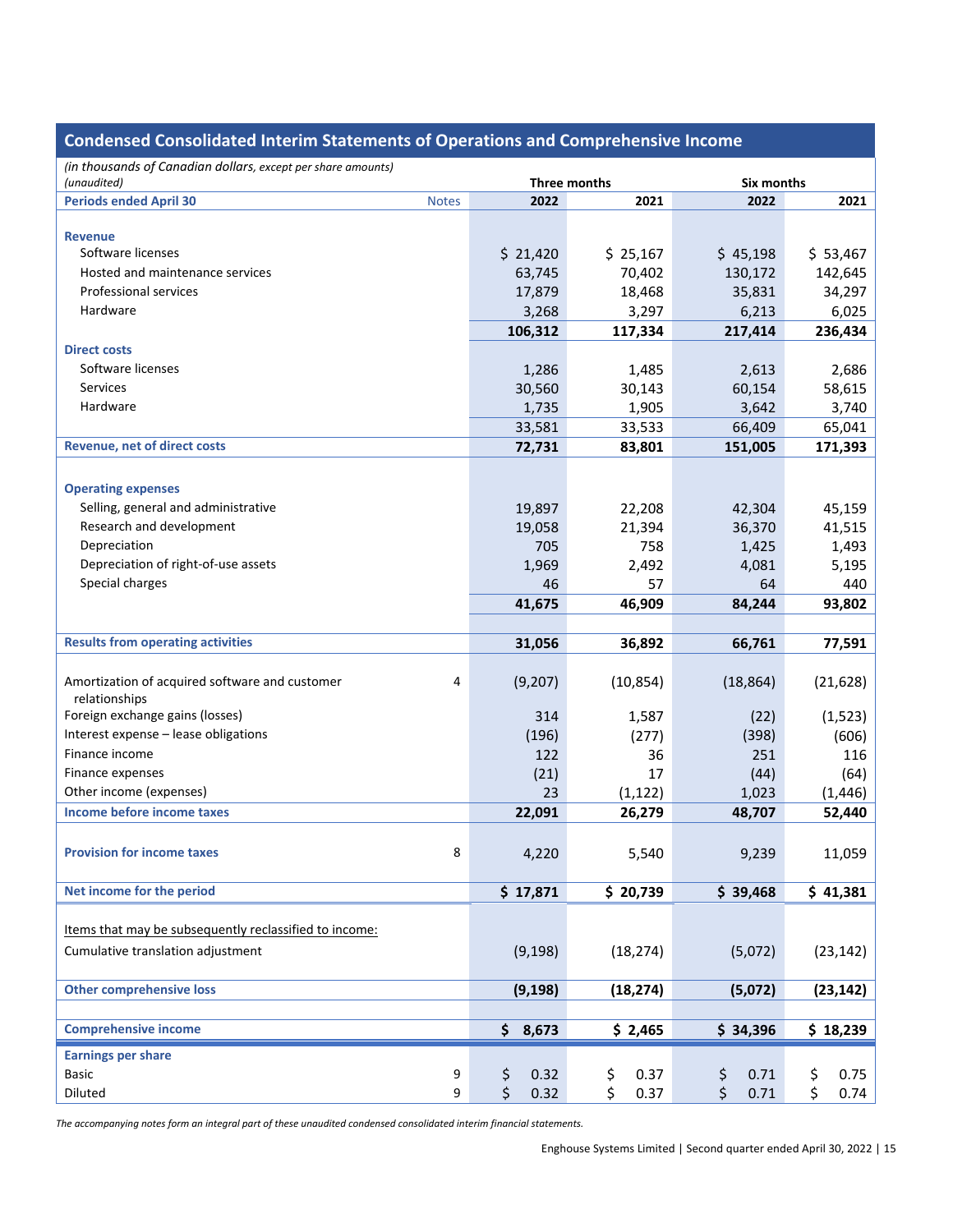# **Condensed Consolidated Interim Statements of Changes in Shareholders' Equity**

| (in thousands of Canadian dollars)         |                          |    |               |     |             |   |                          |    |           |    |           |
|--------------------------------------------|--------------------------|----|---------------|-----|-------------|---|--------------------------|----|-----------|----|-----------|
| (unaudited)                                |                          |    |               |     | Contributed |   | <b>Accumulated other</b> |    | Retained  |    |           |
|                                            | Share capital (#)        |    | Share capital |     | surplus     |   | comprehensive loss       |    | earnings  |    | Total     |
| As at November 1, 2021                     | 55,553,424               | \$ | 106,470       | \$. | 7,406       |   | (14, 584)                | Ś. | 355,019   | \$ | 454,311   |
|                                            |                          |    |               |     |             |   |                          |    |           |    |           |
| Net income for the period                  |                          |    |               |     |             |   |                          |    | 39,468    |    | 39,468    |
| Cumulative translation adjustment (Note 6) |                          |    |               |     |             |   | (5,072)                  |    |           |    | (5,072)   |
| <b>Comprehensive income</b>                | $\overline{\phantom{0}}$ |    |               | Ś   |             |   | (5,072)                  |    | 39,468    |    | 34,396    |
| Employee share options:                    |                          |    |               |     |             |   |                          |    |           |    |           |
| Value of services recognized               |                          |    |               |     | 757         |   |                          |    |           |    | 757       |
| Proceeds on issuing shares                 | 40,000                   |    | 1,202         |     | (232)       |   |                          |    |           |    | 970       |
| Dividends declared (Note 6)                |                          |    |               |     |             |   |                          |    | (19, 173) |    | (19, 173) |
| As at April 30, 2022                       | 55,593,424               |    | 107,672       |     | 7,931       |   | (19, 656)                |    | 375,314   |    | 471,261   |
|                                            |                          |    |               |     |             |   |                          |    |           |    |           |
| As at November 1, 2020                     | 55,348,924               | Ŝ  | 99,405        | \$. | 6,583       | S | 10,957                   | Ś  | 379,378   | Ś. | 496,323   |
|                                            |                          |    |               |     |             |   |                          |    |           |    |           |
| Net income for the period                  |                          |    |               |     |             |   |                          |    | 41,381    |    | 41,381    |
| Cumulative translation adjustment (Note 6) |                          |    |               |     |             |   | (23, 142)                |    |           |    | (23, 142) |
| <b>Comprehensive income</b>                |                          |    |               |     |             |   | (23, 142)                |    | 41,381    |    | 18,239    |
| Employee share options:                    |                          |    |               |     |             |   |                          |    |           |    |           |
| Value of services recognized               |                          |    |               |     | 1,445       |   |                          |    |           |    | 1,445     |
| Proceeds on issuing shares                 | 146,000                  |    | 5,078         |     | (898)       |   |                          |    |           |    | 4,180     |
| Dividends declared (Note 6)                |                          |    |               |     |             |   |                          |    | (99, 381) |    | (99, 381) |
| As at April 30, 2021                       | 55,494,924               |    | 104,483       |     | 7,130       |   | (12,185)                 |    | 321,378   |    | 420,806   |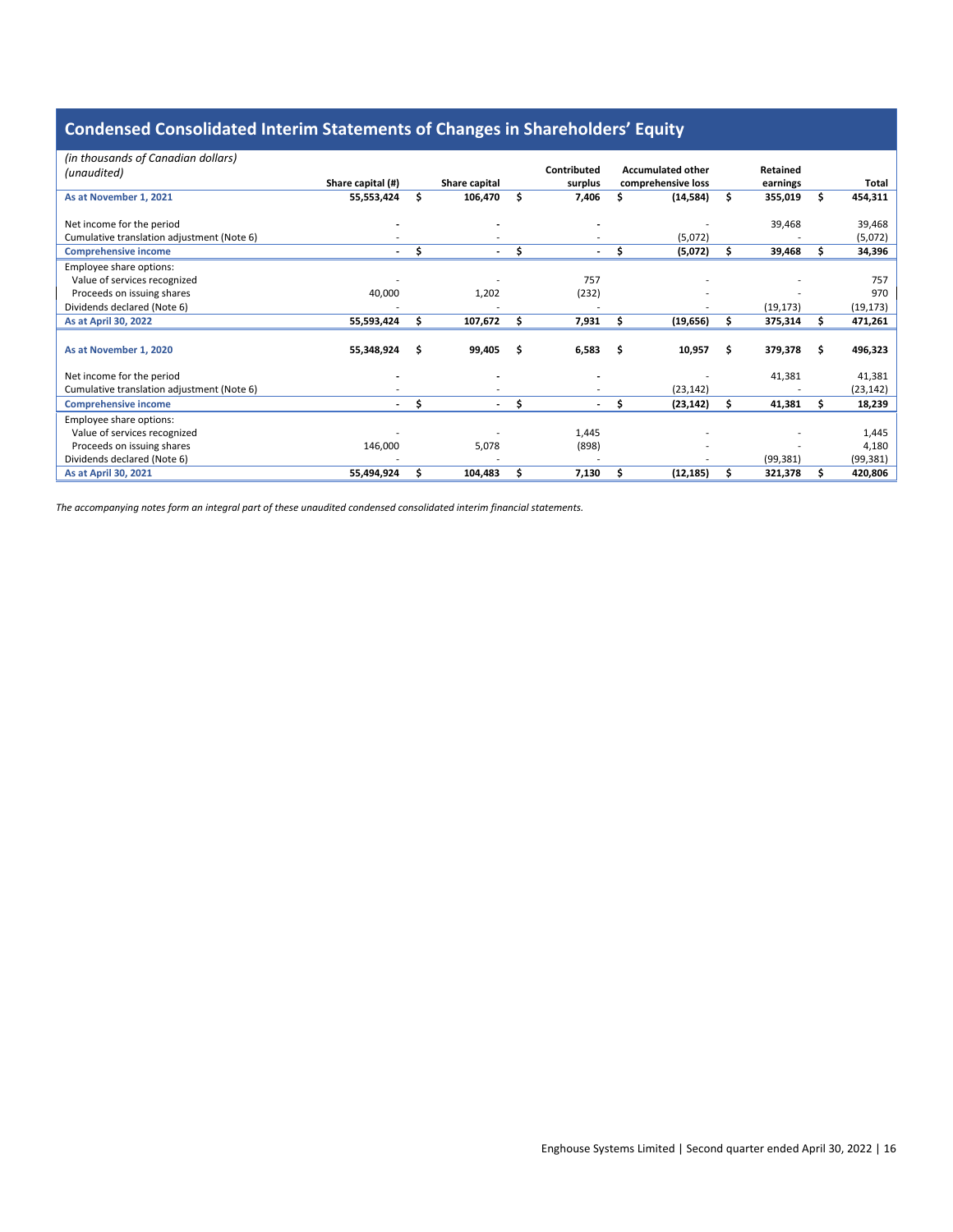# **Condensed Consolidated Interim Statements of Cash Flows**

| (unaudited)<br>Three months<br>Six months<br><b>Notes</b><br><b>Periods ended April 30</b><br>2022<br>2021<br>2022<br>2021<br><b>OPERATING ACTIVITIES</b><br>\$<br>17,871<br>\$.<br>20,739<br>\$.<br>39,468<br>\$<br>41,381<br>Net income for the period<br>Adjustments for non-cash items<br>705<br>758<br>Depreciation<br>1,425<br>1,493<br>Depreciation of right-of-use assets<br>1,969<br>2,492<br>4,081<br>5,195<br>196<br>398<br>Interest expense - lease obligations<br>277<br>606<br>Amortization of acquired software and customer relationships<br>9,207<br>10,854<br>18,864<br>21,628<br>4<br>$\overline{7}$<br>Stock-based compensation expense<br>344<br>835<br>757<br>1,445<br>Provision for income taxes<br>9,239<br>4,220<br>5,540<br>11,059<br>(979)<br>Finance and other (income) expense<br>(2)<br>1,105<br>1,510<br>42,600<br>84,317<br>34,510<br>73,253<br>13<br>(8, 915)<br>Changes in non-cash operating working capital<br>1,513<br>2,440<br>(9,689)<br>Income taxes paid<br>(4,881)<br>(5,885)<br>(8,080)<br>(15,700)<br>Net cash provided by operating activities<br>39,155<br>59,702<br>31,142<br>55,484<br><b>INVESTING ACTIVITIES</b><br>Net purchase of property and equipment<br>(593)<br>(666)<br>(1, 344)<br>(358)<br>(32, 300)<br>Acquisitions, net of cash acquired*<br>10<br>(3,810)<br>Purchase consideration for prior-year acquisition<br>10<br>(408)<br>444<br>(408)<br>1,105<br>(Purchase) sale of short-term investments<br>(60)<br>(932)<br>(60)<br>1,614<br>Net cash used in investing activities<br>(1,061)<br>(4, 964)<br>(30, 925)<br>(826)<br><b>FINANCING ACTIVITIES</b><br>Issuance of share capital<br>970<br>4,028<br>970<br>4,180<br>(4, 921)<br>Repayment of lease obligations<br>(2, 148)<br>(2,091)<br>(4, 241)<br>Dividends paid<br>(8,889)<br>(90, 502)<br>(17, 778)<br>(97, 974)<br>Net cash used in financing activities<br>(10,067)<br>(88, 565)<br>(21,049)<br>(98, 715)<br>Impact of foreign exchange on cash and cash equivalents<br>(5,937)<br>(3,536)<br>(2, 122)<br>(9, 188)<br>Increase (decrease) in cash and cash equivalents<br>(60, 311)<br>(79, 126)<br>16,478<br>31,487<br>Cash and cash equivalents - beginning of period<br>210,899<br>225,977<br>244,792<br>195,890<br>Cash and cash equivalents - end of period<br>\$227,377<br>\$165,666<br>\$227,377<br>\$165,666 | (in thousands of Canadian dollars) |  |  |
|---------------------------------------------------------------------------------------------------------------------------------------------------------------------------------------------------------------------------------------------------------------------------------------------------------------------------------------------------------------------------------------------------------------------------------------------------------------------------------------------------------------------------------------------------------------------------------------------------------------------------------------------------------------------------------------------------------------------------------------------------------------------------------------------------------------------------------------------------------------------------------------------------------------------------------------------------------------------------------------------------------------------------------------------------------------------------------------------------------------------------------------------------------------------------------------------------------------------------------------------------------------------------------------------------------------------------------------------------------------------------------------------------------------------------------------------------------------------------------------------------------------------------------------------------------------------------------------------------------------------------------------------------------------------------------------------------------------------------------------------------------------------------------------------------------------------------------------------------------------------------------------------------------------------------------------------------------------------------------------------------------------------------------------------------------------------------------------------------------------------------------------------------------------------------------------------------------------------------------------------------------------------------------------------------------------------------------------------------|------------------------------------|--|--|
|                                                                                                                                                                                                                                                                                                                                                                                                                                                                                                                                                                                                                                                                                                                                                                                                                                                                                                                                                                                                                                                                                                                                                                                                                                                                                                                                                                                                                                                                                                                                                                                                                                                                                                                                                                                                                                                                                                                                                                                                                                                                                                                                                                                                                                                                                                                                                   |                                    |  |  |
|                                                                                                                                                                                                                                                                                                                                                                                                                                                                                                                                                                                                                                                                                                                                                                                                                                                                                                                                                                                                                                                                                                                                                                                                                                                                                                                                                                                                                                                                                                                                                                                                                                                                                                                                                                                                                                                                                                                                                                                                                                                                                                                                                                                                                                                                                                                                                   |                                    |  |  |
|                                                                                                                                                                                                                                                                                                                                                                                                                                                                                                                                                                                                                                                                                                                                                                                                                                                                                                                                                                                                                                                                                                                                                                                                                                                                                                                                                                                                                                                                                                                                                                                                                                                                                                                                                                                                                                                                                                                                                                                                                                                                                                                                                                                                                                                                                                                                                   |                                    |  |  |
|                                                                                                                                                                                                                                                                                                                                                                                                                                                                                                                                                                                                                                                                                                                                                                                                                                                                                                                                                                                                                                                                                                                                                                                                                                                                                                                                                                                                                                                                                                                                                                                                                                                                                                                                                                                                                                                                                                                                                                                                                                                                                                                                                                                                                                                                                                                                                   |                                    |  |  |
|                                                                                                                                                                                                                                                                                                                                                                                                                                                                                                                                                                                                                                                                                                                                                                                                                                                                                                                                                                                                                                                                                                                                                                                                                                                                                                                                                                                                                                                                                                                                                                                                                                                                                                                                                                                                                                                                                                                                                                                                                                                                                                                                                                                                                                                                                                                                                   |                                    |  |  |
|                                                                                                                                                                                                                                                                                                                                                                                                                                                                                                                                                                                                                                                                                                                                                                                                                                                                                                                                                                                                                                                                                                                                                                                                                                                                                                                                                                                                                                                                                                                                                                                                                                                                                                                                                                                                                                                                                                                                                                                                                                                                                                                                                                                                                                                                                                                                                   |                                    |  |  |
|                                                                                                                                                                                                                                                                                                                                                                                                                                                                                                                                                                                                                                                                                                                                                                                                                                                                                                                                                                                                                                                                                                                                                                                                                                                                                                                                                                                                                                                                                                                                                                                                                                                                                                                                                                                                                                                                                                                                                                                                                                                                                                                                                                                                                                                                                                                                                   |                                    |  |  |
|                                                                                                                                                                                                                                                                                                                                                                                                                                                                                                                                                                                                                                                                                                                                                                                                                                                                                                                                                                                                                                                                                                                                                                                                                                                                                                                                                                                                                                                                                                                                                                                                                                                                                                                                                                                                                                                                                                                                                                                                                                                                                                                                                                                                                                                                                                                                                   |                                    |  |  |
|                                                                                                                                                                                                                                                                                                                                                                                                                                                                                                                                                                                                                                                                                                                                                                                                                                                                                                                                                                                                                                                                                                                                                                                                                                                                                                                                                                                                                                                                                                                                                                                                                                                                                                                                                                                                                                                                                                                                                                                                                                                                                                                                                                                                                                                                                                                                                   |                                    |  |  |
|                                                                                                                                                                                                                                                                                                                                                                                                                                                                                                                                                                                                                                                                                                                                                                                                                                                                                                                                                                                                                                                                                                                                                                                                                                                                                                                                                                                                                                                                                                                                                                                                                                                                                                                                                                                                                                                                                                                                                                                                                                                                                                                                                                                                                                                                                                                                                   |                                    |  |  |
|                                                                                                                                                                                                                                                                                                                                                                                                                                                                                                                                                                                                                                                                                                                                                                                                                                                                                                                                                                                                                                                                                                                                                                                                                                                                                                                                                                                                                                                                                                                                                                                                                                                                                                                                                                                                                                                                                                                                                                                                                                                                                                                                                                                                                                                                                                                                                   |                                    |  |  |
|                                                                                                                                                                                                                                                                                                                                                                                                                                                                                                                                                                                                                                                                                                                                                                                                                                                                                                                                                                                                                                                                                                                                                                                                                                                                                                                                                                                                                                                                                                                                                                                                                                                                                                                                                                                                                                                                                                                                                                                                                                                                                                                                                                                                                                                                                                                                                   |                                    |  |  |
|                                                                                                                                                                                                                                                                                                                                                                                                                                                                                                                                                                                                                                                                                                                                                                                                                                                                                                                                                                                                                                                                                                                                                                                                                                                                                                                                                                                                                                                                                                                                                                                                                                                                                                                                                                                                                                                                                                                                                                                                                                                                                                                                                                                                                                                                                                                                                   |                                    |  |  |
|                                                                                                                                                                                                                                                                                                                                                                                                                                                                                                                                                                                                                                                                                                                                                                                                                                                                                                                                                                                                                                                                                                                                                                                                                                                                                                                                                                                                                                                                                                                                                                                                                                                                                                                                                                                                                                                                                                                                                                                                                                                                                                                                                                                                                                                                                                                                                   |                                    |  |  |
|                                                                                                                                                                                                                                                                                                                                                                                                                                                                                                                                                                                                                                                                                                                                                                                                                                                                                                                                                                                                                                                                                                                                                                                                                                                                                                                                                                                                                                                                                                                                                                                                                                                                                                                                                                                                                                                                                                                                                                                                                                                                                                                                                                                                                                                                                                                                                   |                                    |  |  |
|                                                                                                                                                                                                                                                                                                                                                                                                                                                                                                                                                                                                                                                                                                                                                                                                                                                                                                                                                                                                                                                                                                                                                                                                                                                                                                                                                                                                                                                                                                                                                                                                                                                                                                                                                                                                                                                                                                                                                                                                                                                                                                                                                                                                                                                                                                                                                   |                                    |  |  |
|                                                                                                                                                                                                                                                                                                                                                                                                                                                                                                                                                                                                                                                                                                                                                                                                                                                                                                                                                                                                                                                                                                                                                                                                                                                                                                                                                                                                                                                                                                                                                                                                                                                                                                                                                                                                                                                                                                                                                                                                                                                                                                                                                                                                                                                                                                                                                   |                                    |  |  |
|                                                                                                                                                                                                                                                                                                                                                                                                                                                                                                                                                                                                                                                                                                                                                                                                                                                                                                                                                                                                                                                                                                                                                                                                                                                                                                                                                                                                                                                                                                                                                                                                                                                                                                                                                                                                                                                                                                                                                                                                                                                                                                                                                                                                                                                                                                                                                   |                                    |  |  |
|                                                                                                                                                                                                                                                                                                                                                                                                                                                                                                                                                                                                                                                                                                                                                                                                                                                                                                                                                                                                                                                                                                                                                                                                                                                                                                                                                                                                                                                                                                                                                                                                                                                                                                                                                                                                                                                                                                                                                                                                                                                                                                                                                                                                                                                                                                                                                   |                                    |  |  |
|                                                                                                                                                                                                                                                                                                                                                                                                                                                                                                                                                                                                                                                                                                                                                                                                                                                                                                                                                                                                                                                                                                                                                                                                                                                                                                                                                                                                                                                                                                                                                                                                                                                                                                                                                                                                                                                                                                                                                                                                                                                                                                                                                                                                                                                                                                                                                   |                                    |  |  |
|                                                                                                                                                                                                                                                                                                                                                                                                                                                                                                                                                                                                                                                                                                                                                                                                                                                                                                                                                                                                                                                                                                                                                                                                                                                                                                                                                                                                                                                                                                                                                                                                                                                                                                                                                                                                                                                                                                                                                                                                                                                                                                                                                                                                                                                                                                                                                   |                                    |  |  |
|                                                                                                                                                                                                                                                                                                                                                                                                                                                                                                                                                                                                                                                                                                                                                                                                                                                                                                                                                                                                                                                                                                                                                                                                                                                                                                                                                                                                                                                                                                                                                                                                                                                                                                                                                                                                                                                                                                                                                                                                                                                                                                                                                                                                                                                                                                                                                   |                                    |  |  |
|                                                                                                                                                                                                                                                                                                                                                                                                                                                                                                                                                                                                                                                                                                                                                                                                                                                                                                                                                                                                                                                                                                                                                                                                                                                                                                                                                                                                                                                                                                                                                                                                                                                                                                                                                                                                                                                                                                                                                                                                                                                                                                                                                                                                                                                                                                                                                   |                                    |  |  |
|                                                                                                                                                                                                                                                                                                                                                                                                                                                                                                                                                                                                                                                                                                                                                                                                                                                                                                                                                                                                                                                                                                                                                                                                                                                                                                                                                                                                                                                                                                                                                                                                                                                                                                                                                                                                                                                                                                                                                                                                                                                                                                                                                                                                                                                                                                                                                   |                                    |  |  |
|                                                                                                                                                                                                                                                                                                                                                                                                                                                                                                                                                                                                                                                                                                                                                                                                                                                                                                                                                                                                                                                                                                                                                                                                                                                                                                                                                                                                                                                                                                                                                                                                                                                                                                                                                                                                                                                                                                                                                                                                                                                                                                                                                                                                                                                                                                                                                   |                                    |  |  |
|                                                                                                                                                                                                                                                                                                                                                                                                                                                                                                                                                                                                                                                                                                                                                                                                                                                                                                                                                                                                                                                                                                                                                                                                                                                                                                                                                                                                                                                                                                                                                                                                                                                                                                                                                                                                                                                                                                                                                                                                                                                                                                                                                                                                                                                                                                                                                   |                                    |  |  |
|                                                                                                                                                                                                                                                                                                                                                                                                                                                                                                                                                                                                                                                                                                                                                                                                                                                                                                                                                                                                                                                                                                                                                                                                                                                                                                                                                                                                                                                                                                                                                                                                                                                                                                                                                                                                                                                                                                                                                                                                                                                                                                                                                                                                                                                                                                                                                   |                                    |  |  |
|                                                                                                                                                                                                                                                                                                                                                                                                                                                                                                                                                                                                                                                                                                                                                                                                                                                                                                                                                                                                                                                                                                                                                                                                                                                                                                                                                                                                                                                                                                                                                                                                                                                                                                                                                                                                                                                                                                                                                                                                                                                                                                                                                                                                                                                                                                                                                   |                                    |  |  |
|                                                                                                                                                                                                                                                                                                                                                                                                                                                                                                                                                                                                                                                                                                                                                                                                                                                                                                                                                                                                                                                                                                                                                                                                                                                                                                                                                                                                                                                                                                                                                                                                                                                                                                                                                                                                                                                                                                                                                                                                                                                                                                                                                                                                                                                                                                                                                   |                                    |  |  |
|                                                                                                                                                                                                                                                                                                                                                                                                                                                                                                                                                                                                                                                                                                                                                                                                                                                                                                                                                                                                                                                                                                                                                                                                                                                                                                                                                                                                                                                                                                                                                                                                                                                                                                                                                                                                                                                                                                                                                                                                                                                                                                                                                                                                                                                                                                                                                   |                                    |  |  |
|                                                                                                                                                                                                                                                                                                                                                                                                                                                                                                                                                                                                                                                                                                                                                                                                                                                                                                                                                                                                                                                                                                                                                                                                                                                                                                                                                                                                                                                                                                                                                                                                                                                                                                                                                                                                                                                                                                                                                                                                                                                                                                                                                                                                                                                                                                                                                   |                                    |  |  |
|                                                                                                                                                                                                                                                                                                                                                                                                                                                                                                                                                                                                                                                                                                                                                                                                                                                                                                                                                                                                                                                                                                                                                                                                                                                                                                                                                                                                                                                                                                                                                                                                                                                                                                                                                                                                                                                                                                                                                                                                                                                                                                                                                                                                                                                                                                                                                   |                                    |  |  |
|                                                                                                                                                                                                                                                                                                                                                                                                                                                                                                                                                                                                                                                                                                                                                                                                                                                                                                                                                                                                                                                                                                                                                                                                                                                                                                                                                                                                                                                                                                                                                                                                                                                                                                                                                                                                                                                                                                                                                                                                                                                                                                                                                                                                                                                                                                                                                   |                                    |  |  |
|                                                                                                                                                                                                                                                                                                                                                                                                                                                                                                                                                                                                                                                                                                                                                                                                                                                                                                                                                                                                                                                                                                                                                                                                                                                                                                                                                                                                                                                                                                                                                                                                                                                                                                                                                                                                                                                                                                                                                                                                                                                                                                                                                                                                                                                                                                                                                   |                                    |  |  |
|                                                                                                                                                                                                                                                                                                                                                                                                                                                                                                                                                                                                                                                                                                                                                                                                                                                                                                                                                                                                                                                                                                                                                                                                                                                                                                                                                                                                                                                                                                                                                                                                                                                                                                                                                                                                                                                                                                                                                                                                                                                                                                                                                                                                                                                                                                                                                   |                                    |  |  |
|                                                                                                                                                                                                                                                                                                                                                                                                                                                                                                                                                                                                                                                                                                                                                                                                                                                                                                                                                                                                                                                                                                                                                                                                                                                                                                                                                                                                                                                                                                                                                                                                                                                                                                                                                                                                                                                                                                                                                                                                                                                                                                                                                                                                                                                                                                                                                   |                                    |  |  |
|                                                                                                                                                                                                                                                                                                                                                                                                                                                                                                                                                                                                                                                                                                                                                                                                                                                                                                                                                                                                                                                                                                                                                                                                                                                                                                                                                                                                                                                                                                                                                                                                                                                                                                                                                                                                                                                                                                                                                                                                                                                                                                                                                                                                                                                                                                                                                   |                                    |  |  |
|                                                                                                                                                                                                                                                                                                                                                                                                                                                                                                                                                                                                                                                                                                                                                                                                                                                                                                                                                                                                                                                                                                                                                                                                                                                                                                                                                                                                                                                                                                                                                                                                                                                                                                                                                                                                                                                                                                                                                                                                                                                                                                                                                                                                                                                                                                                                                   |                                    |  |  |

*\* Acquisitions are net of cash acquired of nil for the three and six months ended April 30, 2022 and nil and \$1,463 for the three and six months ended April 30, 2021, respectively.*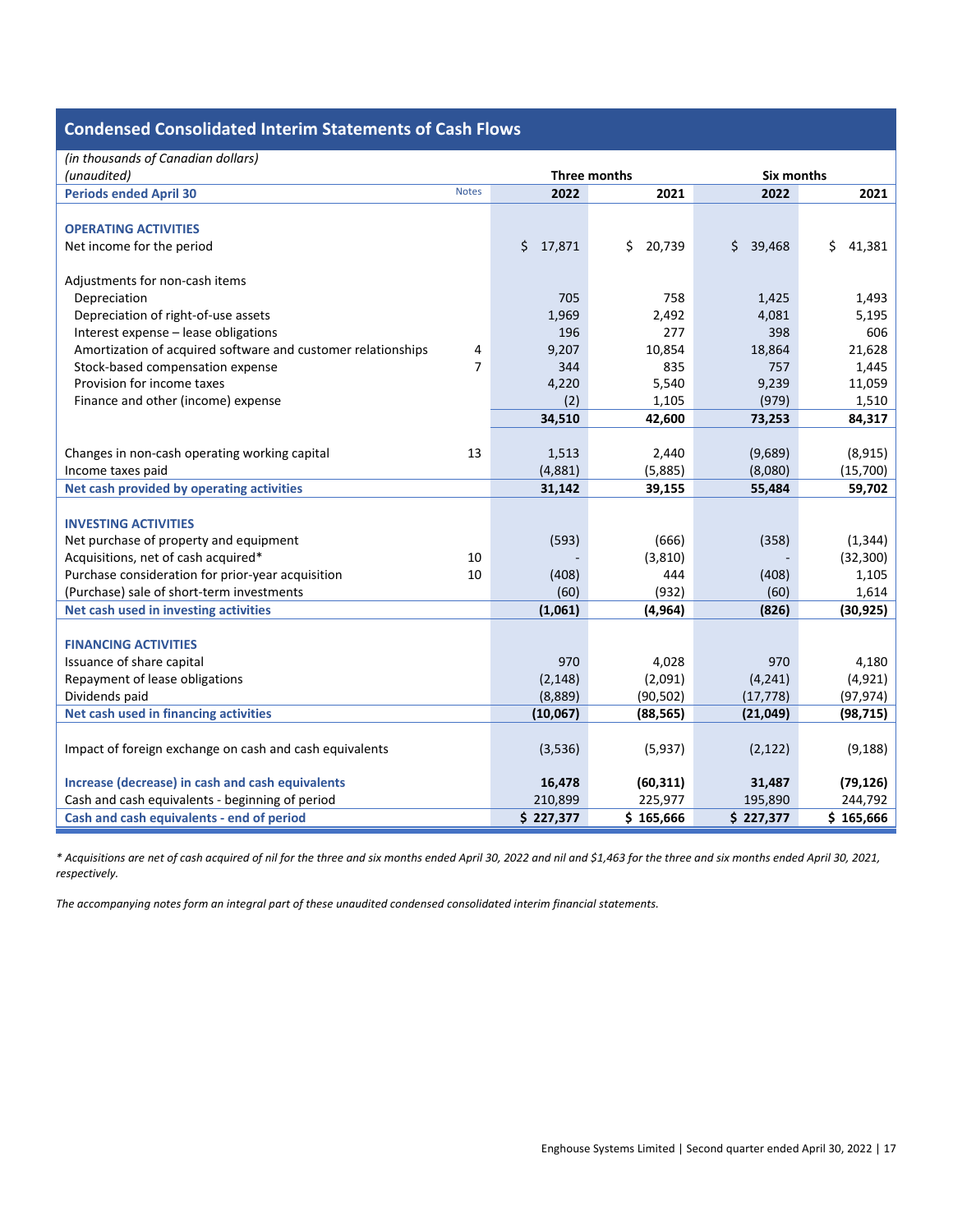**For the three and six months ended April 30, 2022 and 2021**

*(in thousands of Canadian dollars, except as indicated)*

# **1. Description of the Business and Reporting Entity**

Enghouse (the "Company") is a Canadian publicly traded company (TSX:ENGH) that provides vertical enterprise software solutions focused on contact centers, video communications, healthcare, telecommunications networks, public safety and the transit market. The Company's two-pronged strategy to grow earnings focuses on internal growth and acquisitions, which, to date, have been funded through operating cash flows. The Company has no external debt financing and is organized around two business segments: the Interactive Management Group ("IMG") and the Asset Management Group ("AMG").

IMG specializes in contact center and interaction software and services designed to facilitate remote work, enhance customer service, increase efficiency and manage customer communications across multiple types of interactions, including voice, email, social channels, web chats, text and video. Core technologies include contact center, video collaboration, interactive voice response, artificial intelligence, outbound dialers, attendant console, agent performance optimization, customer survey, business intelligence and analytics that may be deployed in private cloud, multi-tenant cloud or on-premise environments. IMG's customers are varied and include financial services companies, telecoms, business process service providers, as well as technology and health care providers.

AMG provides a portfolio of software and services solutions across a number of verticals, such as cable operators, network telecommunication providers, media, transit, defence, utilities and public safety companies. Its products include network infrastructure, operations support systems, business support systems and revenue generation solutions, such as video and cloud TV solutions. AMG also provides transit e-ticketing, automated fare collections, fleet routing, dispatch, scheduling, communications and emergency control center solutions for the transportation, government, first responders, distribution and security sectors.

Enghouse Systems Limited is incorporated and domiciled in Canada. The address of its registered office is 80 Tiverton Court, Suite 800, Markham, Ontario, L3R 0G4. The Company has offices around the world, including the United States, the United Kingdom, Sweden, Norway, Denmark, the Netherlands, France, Belgium, Brazil, Germany, Ireland, Australia, New Zealand, Israel, Lebanon, Romania, Italy, Spain, Japan, Colombia, Croatia, Russia, China and Portugal.

# **2. Basis of Preparation and Adoption of International Financial Reporting Standards**

## (a) Statement of Compliance

These unaudited condensed consolidated interim financial statements have been prepared in accordance with IAS 34, *Interim Financial Reporting* ("IAS 34"). The unaudited condensed consolidated interim financial statements should be read in conjunction with the annual audited consolidated financial statements for the year ended October 31, 2021, which have been prepared in accordance with International Financial Reporting Standards ("IFRS"). These unaudited condensed consolidated interim financial statements were approved by the Audit Committee of the Board of Directors for issue on June 7, 2022.

## (b) Basis of Preparation and Measurement

These unaudited condensed consolidated interim financial statements have been prepared in accordance with IAS 34 as issued by the International Accounting Standards Board. The unaudited condensed consolidated interim financial statements reflect the accounting policies disclosed in Note 3 of the Company's 2021 audited annual consolidated financial statements, except as disclosed herein. They have been prepared on a going-concern basis, using historical cost, except for investments in equity securities designated at fair value through profit or loss, certain assets and liabilities initially recognized in connection with business combinations and derivative financial instruments, which are measured at fair value.

The policies applied in these unaudited condensed consolidated interim financial statements are based on IFRS issued and outstanding as of June 7, 2022.

## (c) Functional and Presentation Currency

The Company's subsidiaries generally operate in their local currency environment. Accordingly, items included in the financial statements of each legal entity consolidated within the Enghouse group are measured using the currency of the primary economic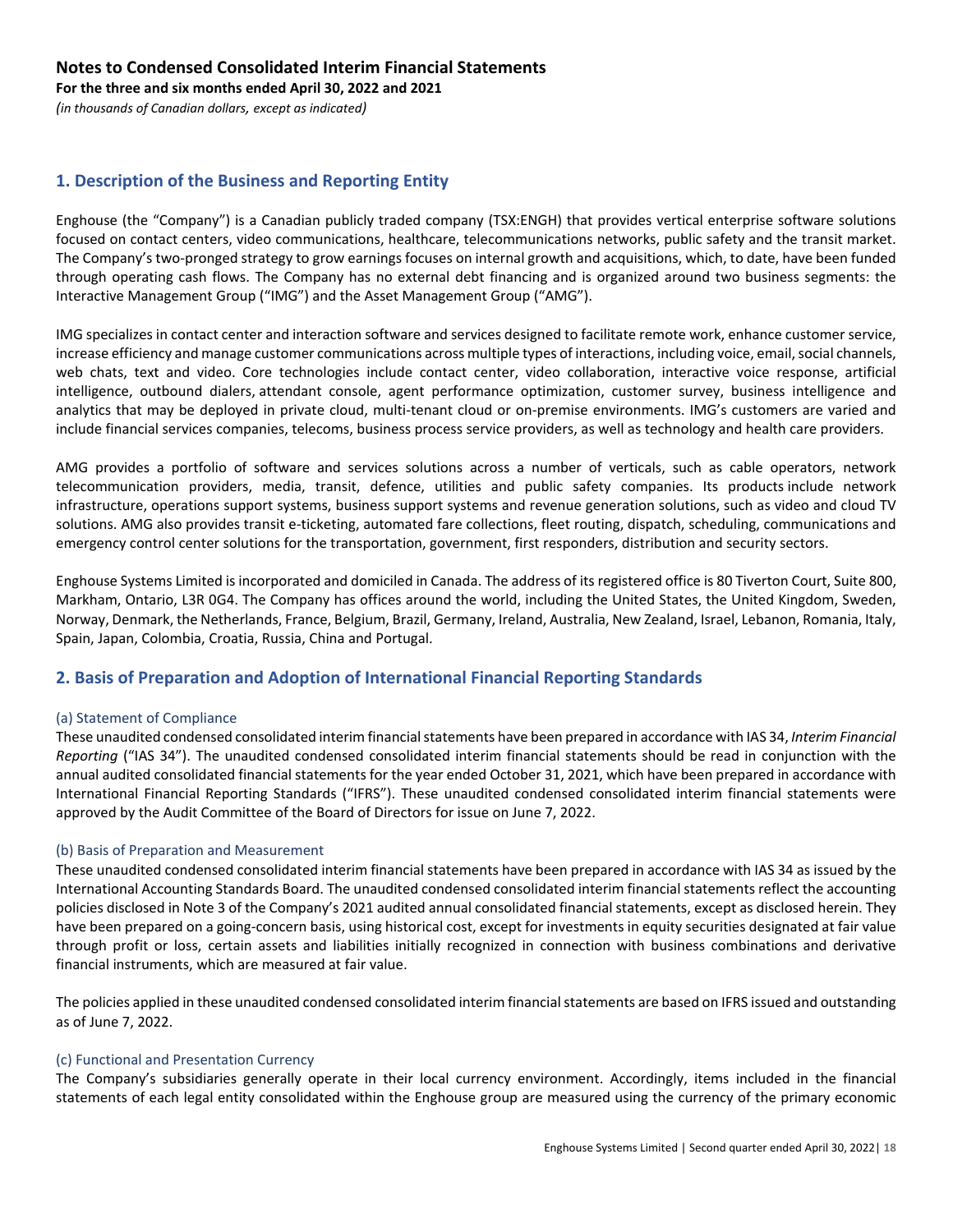**For the three and six months ended April 30, 2022 and 2021** 

*(in thousands of Canadian dollars, except as indicated)* 

environment in which the legal entity operates (the "functional currency"). The unaudited condensed consolidated interim financial statements are presented in Canadian dollars, which is also the Company's functional currency.

## (d) Use of Estimates and Judgments

The preparation of the unaudited condensed consolidated interim financial statements requires management to make judgments, estimates and assumptions that affect the application of accounting policies and the reported amounts of assets and liabilities, revenue and expenses. Actual results may differ from these estimates. In preparing these unaudited condensed consolidated interim financial statements, the significant judgments made by management and the key sources of estimation uncertainty were the same as those that applied to the audited annual consolidated financial statements for the year ended October 31, 2021.

# **3. Significant Accounting Policies**

The significant accounting policies used in preparing these unaudited condensed consolidated interim financial statements are unchanged from those disclosed in the Company's audited consolidated financial statements for the year ended October 31, 2021.

The accounting policies have been applied consistently by the Company's subsidiaries.

## **4. Intangible Assets and Goodwill**

|                               | <b>Acquired</b> |      | <b>Capitalized</b> |     | <b>Customer</b> |    | <b>Total</b>       |    |                 |
|-------------------------------|-----------------|------|--------------------|-----|-----------------|----|--------------------|----|-----------------|
|                               | software        |      | software           |     | relationships   |    | <b>intangibles</b> |    | <b>Goodwill</b> |
| As at November 1, 2021        |                 |      |                    |     |                 |    |                    |    |                 |
| Cost                          | \$<br>255,581   | - S  | 3,592              | - Ś | 169,236         | Ŝ. | 428,409            | Ŝ. | 223,021         |
| Accumulated amortization      | (198,777)       |      | (3,460)            |     | (124,350)       |    | (326, 587)         |    |                 |
| Net book value                | 56,804          | S    | 132                | S   | 44,886          | \$ | 101,822            | \$ | 223,021         |
|                               |                 |      |                    |     |                 |    |                    |    |                 |
| Period ended April 30, 2022   |                 |      |                    |     |                 |    |                    |    |                 |
| Opening net book value        | \$<br>56,804    | - \$ | $132 \quad S$      |     | 44,886          | Ś  | 101,822            | Ŝ. | 223,021         |
| Purchase price adjustments    |                 |      |                    |     |                 |    |                    |    | (1,096)         |
| Amortization                  | (11,065)        |      | (105)              |     | (7,694)         |    | (18, 864)          |    |                 |
| Exchange difference           | (70)            |      |                    |     | (426)           |    | (496)              |    | (3,906)         |
| <b>Closing net book value</b> | 45,669          | - Ś  | 27                 | S   | 36,766          | Ś  | 82,462             | \$ | 218,019         |
|                               |                 |      |                    |     |                 |    |                    |    |                 |
| <b>As at April 30, 2022</b>   |                 |      |                    |     |                 |    |                    |    |                 |
| Cost                          | 255,581         |      | 3,592              |     | 169,236         |    | 428,409            |    | 218,019         |
| Accumulated amortization      | (209,912)       |      | (3,565)            |     | (132,470)       |    | (345, 947)         |    |                 |
| Net book value                | 45,669          | Ŝ    | 27                 |     | 36,766          | \$ | 82,462             |    | 218,019         |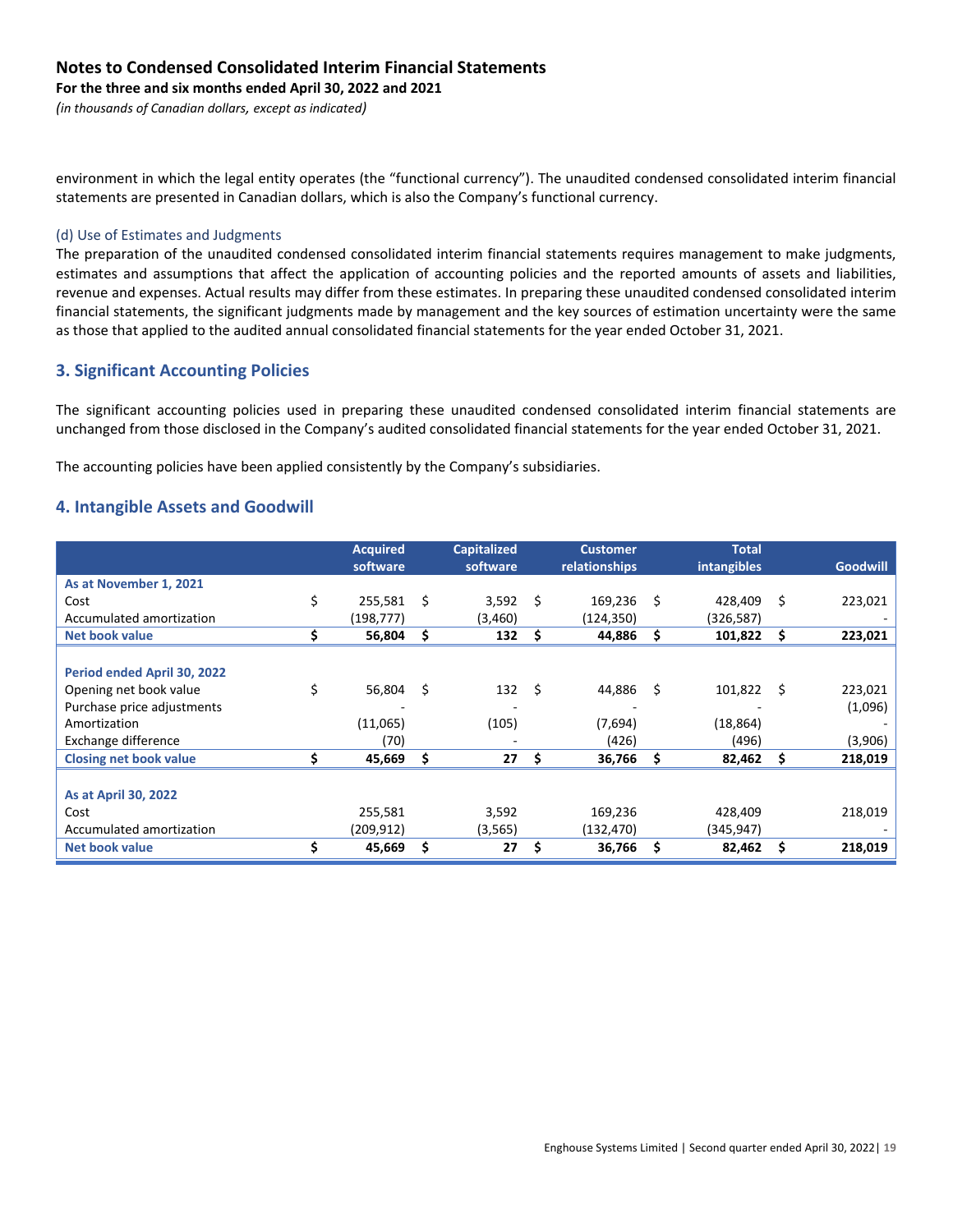**For the three and six months ended April 30, 2022 and 2021** 

*(in thousands of Canadian dollars, except as indicated)* 

# **5. Provisions**

Provisions include accruals for onerous contracts, legal claims, restructuring and special charges, and are measured based on management's best estimate of the expenditure required to settle the obligation at the end of the reporting period.

| At November 1, 2020                               | 5,697    |
|---------------------------------------------------|----------|
| Pre-existing provisions assumed from acquisitions | 3,926    |
| Utilized during the period                        | (3, 564) |
| Effect of movements in foreign exchange           | (471)    |
| <b>At October 31, 2021</b>                        | 5,588    |
|                                                   |          |
| At November 1, 2021                               | 5,588    |
| Additional provisions expensed                    | 18       |
| Reversed                                          | (1,702)  |
| Utilized during the period                        | (730)    |
| Effect of movements in foreign exchange           | 215      |
| <b>At April 30, 2022</b>                          | 3,389    |

# **6. Share Capital and Other Components of Shareholders' Equity**

#### Share Capital

The authorized share capital of the Company consists of an unlimited number of common shares with no par value, an unlimited amount of Class A, redeemable, retractable, non-voting, non-cumulative, preference shares and an unlimited number of Class B, redeemable, retractable, non-voting, preference shares. There were 55,593,424 common shares outstanding as at April 30, 2022. There were no Class A and no Class B preference shares issued and outstanding as at either April 30, 2022 or October 31, 2021.

#### Common Share Repurchase Plan

On April 28, 2022, the Company renewed its common share repurchase plan, whereby it may repurchase up to a maximum of 3,000,000 common shares of the Company, expiring on May 1, 2023. The Company did not repurchase any common shares in the first two quarters of either fiscal 2022 or 2021.

#### Dividends

During the three months ended April 30, 2022, the Company declared dividends of \$0.185 per common share compared to \$0.16 per common share in the prior period in the prior-year, and paid dividends of \$0.16 compared to \$0.135 during the same period in the prior year.

#### Accumulated Other Comprehensive Loss

Accumulated other comprehensive loss comprises the following separate components of equity:

|                                                             | <b>Translation of</b><br>foreign operations | <b>Unrealized</b><br>losses | <b>Total</b>          |
|-------------------------------------------------------------|---------------------------------------------|-----------------------------|-----------------------|
| As at November 1, 2020                                      | 11,076                                      | (119)                       | 10,957                |
| Cumulative translation adjustment                           | (25, 541)                                   |                             | (25, 541)             |
| <b>As at October 31, 2021</b>                               | (14, 465)                                   | (119)                       | (14, 584)             |
| As at November 1, 2021<br>Cumulative translation adjustment | $(14, 465)$ \$<br>(5,072)                   | (119)                       | (14,584)  <br>(5,072) |
| <b>As at April 30, 2022</b>                                 | (19, 537)                                   | (119)                       | (19, 656)             |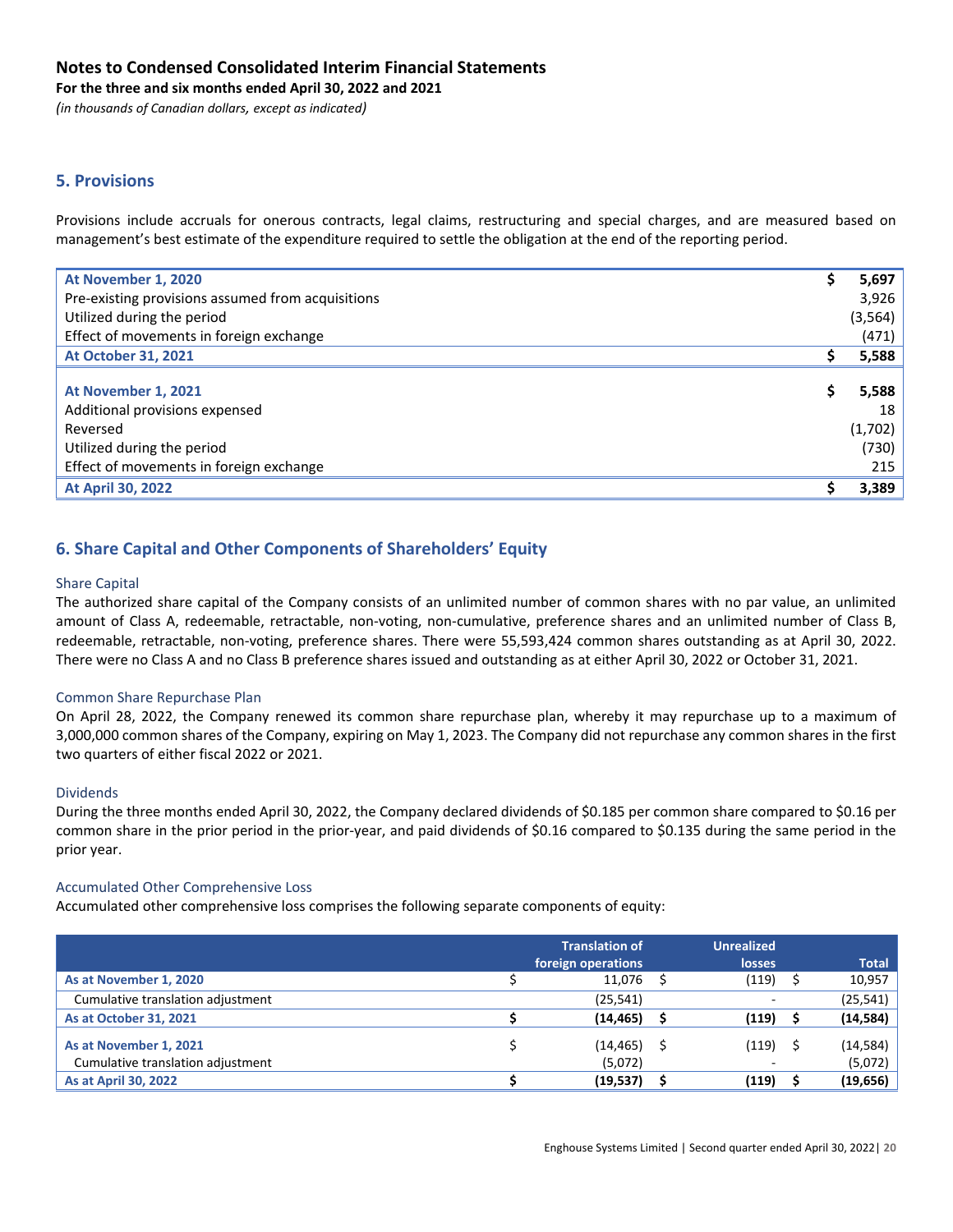**For the three and six months ended April 30, 2022 and 2021** 

*(in thousands of Canadian dollars, except as indicated)* 

# **7. Stock-Based Compensation**

The Company has granted options to purchase common shares to certain directors, officers and employees of the Company, pursuant to the terms of the Company's stock option plan (the "Plan"). The Plan provides that a total of 3,069,900 (April 30, 2021 – 3,168,400) common shares are reserved for options and that the shares reserved for options, which could become exercisable in any one year, will not exceed more than 10% of the issued and outstanding common shares of the Company at the time such options may be exercisable. These options vest at various times over four or five years and expire seven years after the grant date. The exercise price of each option equals the market price of the Company's stock on the date the options are granted.

A summary of the status of the Company's Plan as at April 30, 2022 and 2021, and changes during the period ended on those dates, is presented as follows:

| Three months ended April 30        |           | <b>Number of options</b> | Weighted average exercise price |            |  |       |  |
|------------------------------------|-----------|--------------------------|---------------------------------|------------|--|-------|--|
|                                    | 2022      | 2021                     |                                 | 2022       |  | 2021  |  |
| Outstanding at beginning of period | 1,140,500 | 1,383,000                |                                 | $36.78$ \$ |  | 35.49 |  |
| Granted                            | 430,000   | 35,000                   |                                 | 34.71      |  | 61.41 |  |
| Exercised                          | (40,000)  | (142,000)                |                                 | 24.24      |  | 28.37 |  |
| Forfeited                          | (67,000)  |                          |                                 | 41.20      |  |       |  |
| Outstanding at end of period       | 1,463,500 | 1,276,000                |                                 | 36.31      |  | 36.99 |  |
| Exercisable at end of period       | 678.500   | 473.500                  |                                 | 33.95      |  | 31.43 |  |

| <b>Six months ended April 30</b>   | <b>Number of options</b> |           | Weighted average exercise price |       |  |       |  |
|------------------------------------|--------------------------|-----------|---------------------------------|-------|--|-------|--|
|                                    | 2022                     | 2021      |                                 | 2022  |  | 2021  |  |
| Outstanding at beginning of period | 1,140,500                | 1,387,000 |                                 | 36.78 |  | 35.50 |  |
| Granted                            | 430,000                  | 35,000    |                                 | 34.71 |  | 61.41 |  |
| Exercised                          | (40,000)                 | (146,000) |                                 | 24.24 |  | 28.64 |  |
| Forfeited                          | (67,000)                 |           |                                 | 41.20 |  |       |  |
| Outstanding at end of period       | 1,463,500                | 1,276,000 |                                 | 36.31 |  | 36.99 |  |
| Exercisable at end of period       | 678,500                  | 473.500   |                                 | 33.95 |  | 31.43 |  |

The Company uses the fair value method for recording compensation expense related to equity instruments awarded to employees, officers and directors in accordance with IFRS 2, *Share-Based Payments*. For the purposes of expensing stock options, each tranche in an award is considered a separate award with its own vesting period and grant date fair value. Compensation expense is recognized over the tranche's vesting period by increasing contributed surplus based on the number of awards expected to vest. The Company recorded a non-cash charge of \$0.3 million and \$0.8 million for the three and six months ended April 30, 2022, compared to \$0.8 million and \$1.4 million, respectively, in the same periods in the prior year.

For options granted in the period, the fair value of each stock option on the date of the grant was estimated using the Black-Scholes option pricing model as set out below. Estimated volatility is calculated on a daily basis using historical closing prices, as adjusted for certain events that management deemed to be non-recurring and non-indicative of future events over a period, noted below, which reflects the expected life of the options.

| <b>Options granted</b>                     | 2022    | 2021    |
|--------------------------------------------|---------|---------|
| Risk-free interest rate                    | 1.73%   | 0.73%   |
| <b>Estimated volatility</b>                | 29%     | 29%     |
| Dividend yield                             | \$0.74  | \$0.64  |
| Expected life (in years)                   | 5.0     | 5.0     |
| Weighted average fair value                | \$7.65  | \$14.85 |
| Weighted average share price at grant date | \$34.71 | \$61.41 |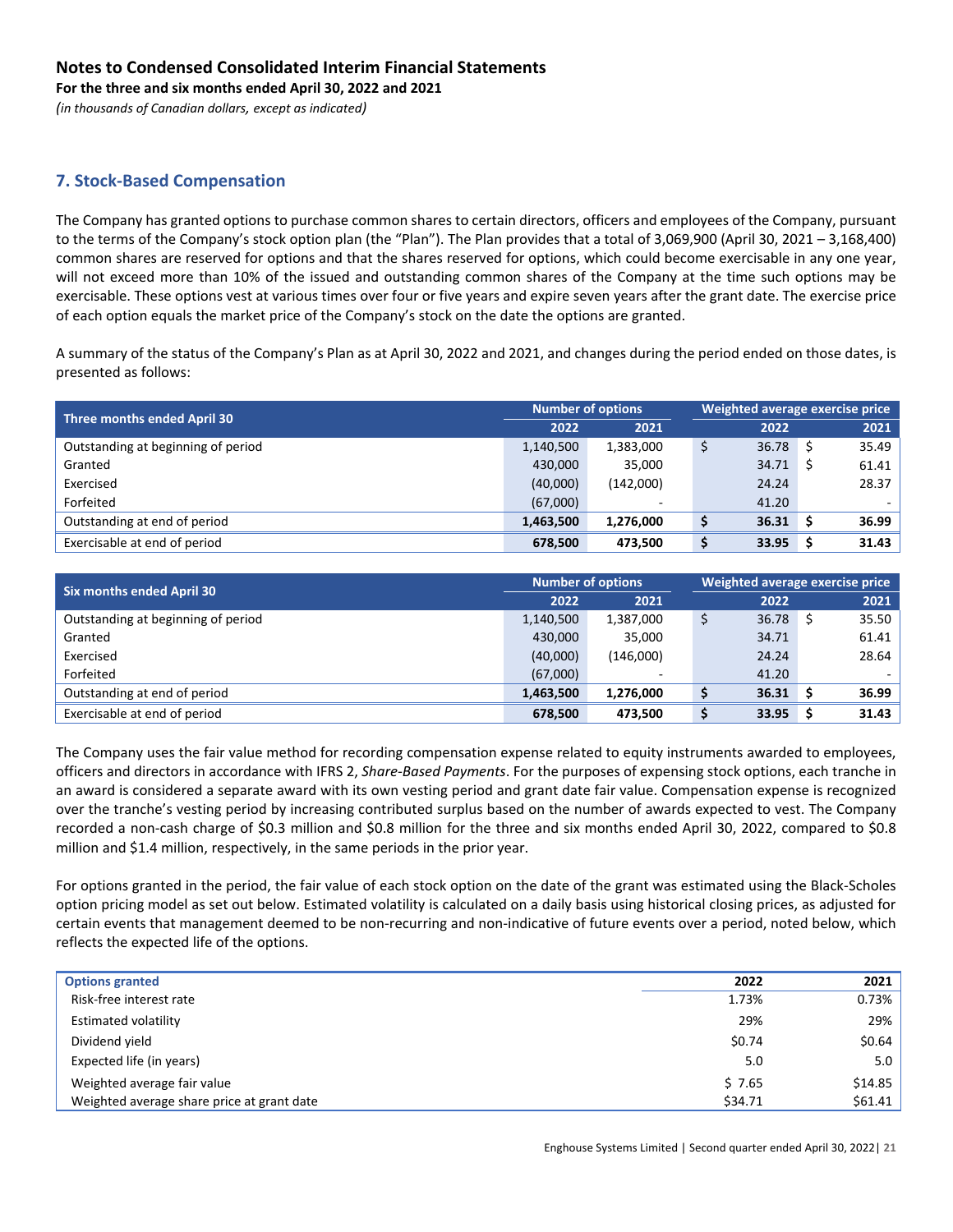**For the three and six months ended April 30, 2022 and 2021** 

*(in thousands of Canadian dollars, except as indicated)* 

# **8. Income Taxes**

Income tax expense is recognized based on management's best estimate of the estimated annual income tax rate expected for the full financial year applied to the pre-tax income for the interim period for each entity in the consolidated group. As a result of foreign exchange fluctuations, acquisitions and the relative mix of income earned in differing jurisdictions, the Company has determined that a reasonable estimate of a weighted average annual tax rate cannot be determined for the consolidated group.

For the three months ended April 30, 2022, the Company recorded a tax expense of \$4.2 million (19.1% effective tax rate) as compared with a tax expense of \$5.5 million (21.1%) in the prior year's second quarter.

## **9. Earnings per Share**

Basic earnings per share is calculated by dividing net income by the weighted average number of common shares outstanding during the period.

| Periods ended April 30                               |  | Three months |  |        | Six months |        |      |        |  |  |
|------------------------------------------------------|--|--------------|--|--------|------------|--------|------|--------|--|--|
|                                                      |  | 2022         |  | 2021   |            | 2022   | 2021 |        |  |  |
| Net income for the period                            |  | 17,871       |  | 20.739 |            | 39,468 |      | 41,381 |  |  |
| Weighted average number of common shares outstanding |  | 55,573       |  | 55,412 |            | 55,562 |      | 55,379 |  |  |
| <b>Basic earnings per share</b>                      |  | 0.32         |  | 0.37   |            | 0.71   |      | 0.75   |  |  |

Diluted earnings per share is calculated by adjusting the weighted average number of common shares outstanding to assume conversion of all potentially dilutive common shares. The Company only has stock options as being potentially dilutive to common shares. For stock options, a calculation is done to determine the number of shares that could have been acquired at fair value (determined as the average market share price of the Company's outstanding shares for the period) based on the monetary value of the subscription rights attached to the stock options. The number of shares calculated above is compared to the number of shares that would have been issued assuming the exercise of the stock options.

| Periods ended April 30                                                  |              | Three months |  |        | Six months |        |      |        |  |  |
|-------------------------------------------------------------------------|--------------|--------------|--|--------|------------|--------|------|--------|--|--|
|                                                                         | 2022<br>2021 |              |  |        |            | 2022   | 2021 |        |  |  |
| Net income for the period                                               |              | 17,871       |  | 20,739 |            | 39,468 |      | 41,381 |  |  |
| Weighted average number of common shares outstanding                    |              | 55,573       |  | 55,412 |            | 55,562 |      | 55,379 |  |  |
| Adjustment for stock options                                            |              | 170          |  | 478    |            | 286    |      | 510    |  |  |
| Weighted average number of common shares outstanding for<br>diluted EPS |              | 55,743       |  | 55,890 |            | 55,848 |      | 55,889 |  |  |
|                                                                         |              |              |  |        |            |        |      |        |  |  |
| <b>Diluted earnings per share</b>                                       |              | 0.32         |  | 0.37   |            | 0.71   |      | 0.74   |  |  |

# **10. Acquisitions**

Acquisitions have been recorded under the acquisition method of accounting and results have been included in the unaudited condensed consolidated interim financial statements from their respective acquisition dates. Accordingly, the allocation of the purchase price to assets and liabilities is based on the fair value, with the excess of the purchase price over the fair value of the assets acquired being allocated to goodwill.

#### 2021 Acquisitions

On December 30, 2020, the Company acquired 100% of the issued and outstanding common shares of Sociedade Altitude Software Sistemas e Serviços S.A. ("Altitude"). Headquartered in Lisbon, Portugal, Altitude provides omni-channel contact center solutions for small and large organizations, with a focus on the business process outsourcing market segment. Its modular software suite supports all media channels and has strong inbound and outbound capabilities for both on-premise and hosted contact center activities.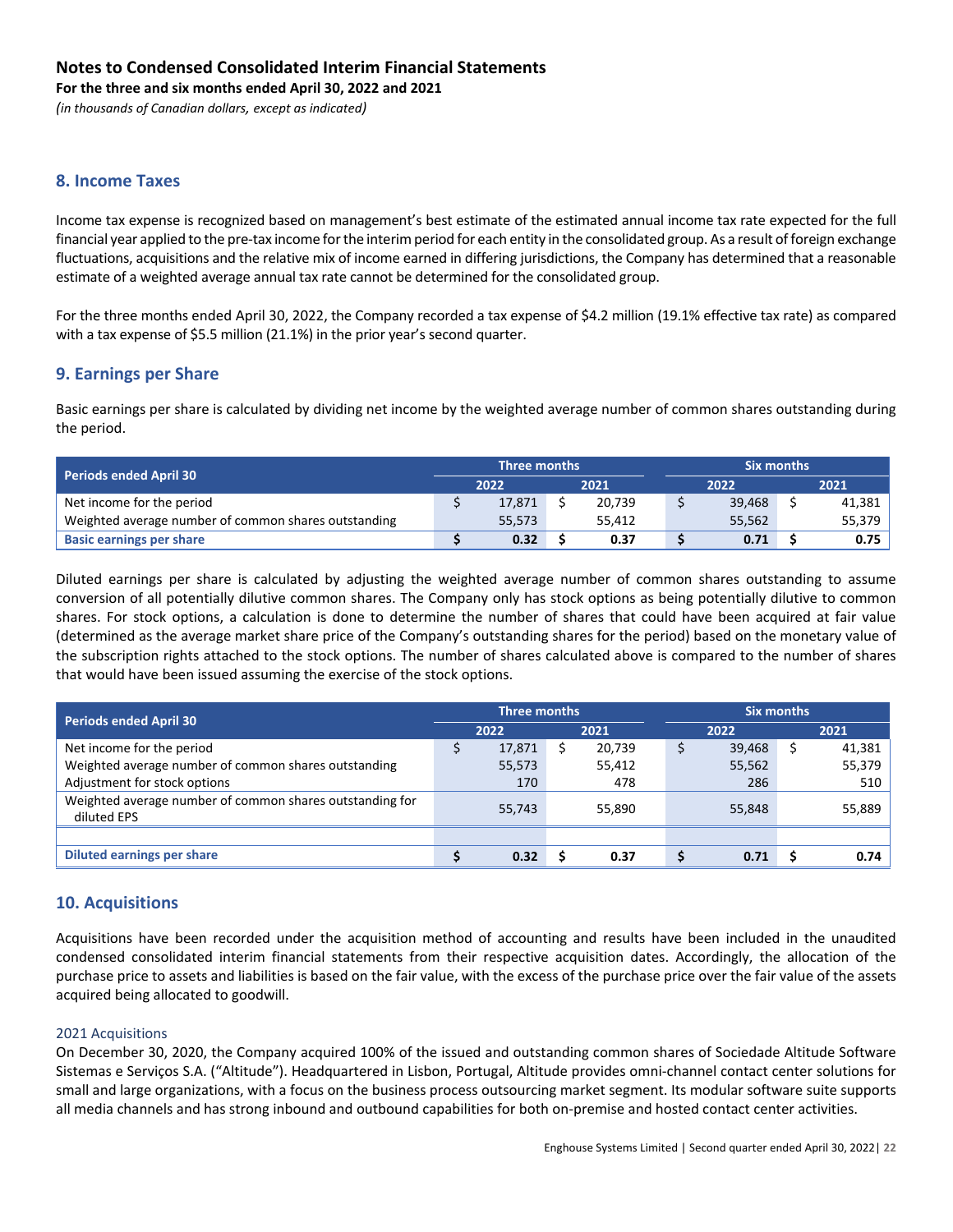**For the three and six months ended April 30, 2022 and 2021** 

*(in thousands of Canadian dollars, except as indicated)* 

On June 3, 2021, the Company acquired 100% of the issued and outstanding common shares of Nebu BV ("Nebu"). Headquartered in Amsterdam, the Netherlands, Nebu provides market research and data analytics software solution, with a focus on allowing enterprises, researchers and analysts to cover all requirements needed to gain a deep understanding of customer and community behaviours.

On July 7, 2021, the Company acquired 100% of the issued and outstanding common shares of Momindum SAS ("Momindum"). Headquartered in Paris, France, Momindum is an enterprise software provider of a secure, SaaS-based platform for virtual events, recording, editing and sharing interactive video presentations. Its solutions are intuitive, economical and easy to set up.

The three acquisitions were completed for an aggregate cash purchase price of \$39.5 million with and €1.9 million remaining in escrow, subject to potential adjustment. Results for all three acquisitions are included in IMG from their respective dates of acquisition.

#### Purchase Price Allocation

|                                            | <b>IMG</b>        |
|--------------------------------------------|-------------------|
|                                            | <b>Final 2021</b> |
| Cash and cash equivalents                  | \$<br>3,613       |
| Short-term investments                     | 130               |
| Accounts receivable                        | 9,900             |
| Prepaid expenses and other assets          | 1,787             |
| Property and equipment                     | 266               |
| Deferred income tax assets                 | 2,166             |
| Acquired software                          | 13,115            |
| Customer relationships                     | 15,368            |
| Right-of-use assets                        | 2,437             |
| Goodwill                                   | 17,188            |
| <b>Total assets acquired</b>               | \$<br>65,970      |
| Current liabilities assumed                | \$<br>18,056      |
| Non-current lease obligations              | 1,875             |
| Deferred income tax liabilities            | 6,529             |
| <b>Total liabilities assumed</b>           | \$<br>26,460      |
| Net assets acquired for cash consideration | \$<br>39,510      |

# **11. Segment Information**

The Company has two operating segments, IMG and AMG, and evaluates segment performance based on revenue and results from operations. A description of the Company's segments is provided in Note 1. The accounting policies followed by these segments are the same as those described in the summary of significant accounting policies.

| Three months ended April 30, 2022            | <b>IMG</b> | <b>AMG</b> | <b>Total</b> |
|----------------------------------------------|------------|------------|--------------|
| Revenue                                      | 57,218     | 49,094     | 106,312      |
| Direct costs                                 | (15, 313)  | (18,268)   | (33,581)     |
| <b>Revenue, net of direct costs</b>          | 41,905     | 30,826     | 72,731       |
| Operating expenses excluding special charges | (19, 412)  | (11, 101)  | (30,513)     |
| Depreciation                                 | (600)      | (105)      | (705)        |
| Depreciation of right-of-use assets          | (1, 192)   | (777)      | (1,969)      |
| Segment profit                               | 20,701     | 18,843     | 39,544       |
| Special charges                              |            |            | (46)         |
| Corporate and shared service expenses        |            |            | (8, 442)     |
| <b>Results from operating activities</b>     |            |            | 31,056       |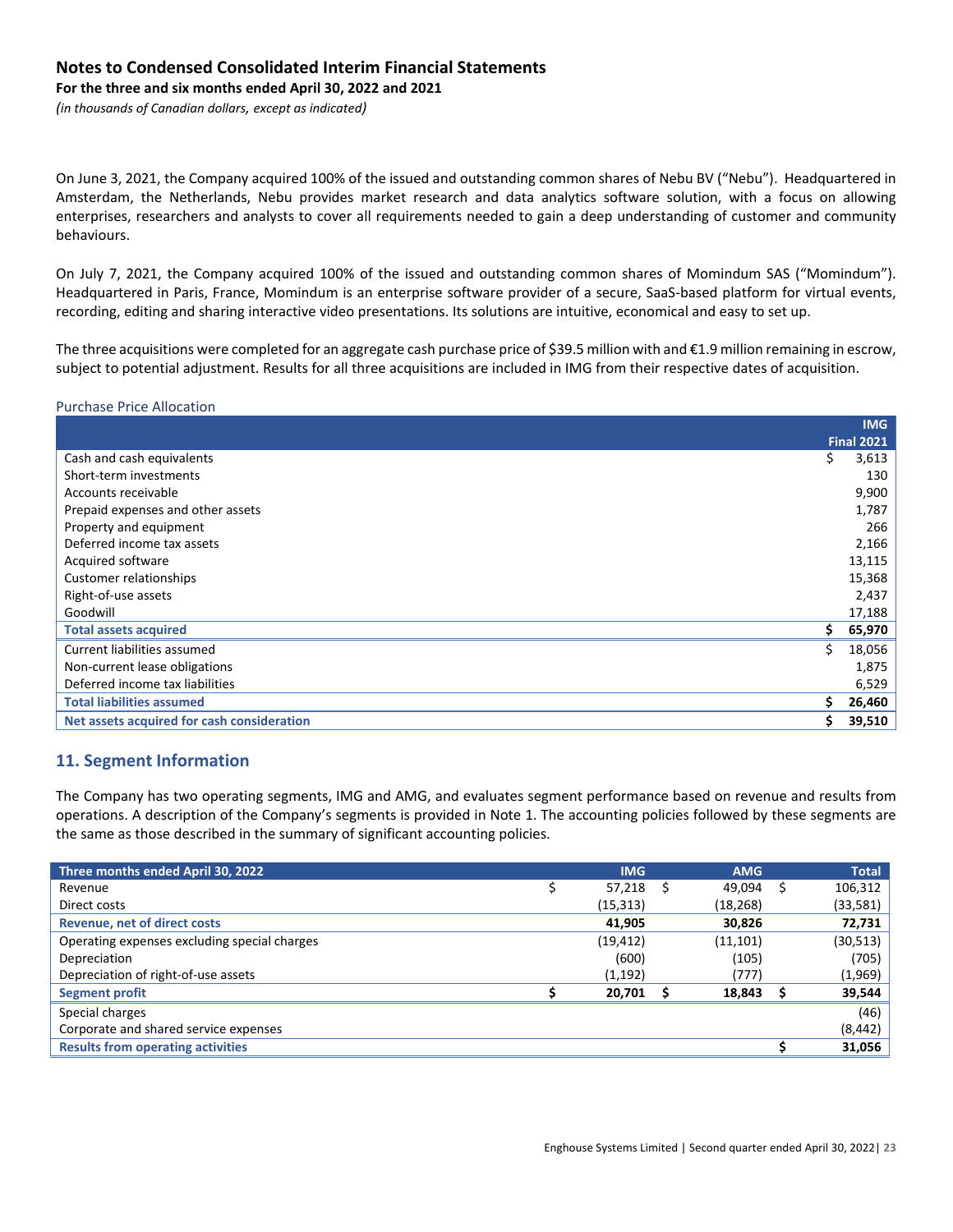**For the three and six months ended April 30, 2022 and 2021** 

*(in thousands of Canadian dollars, except as indicated)* 

| Three months ended April 30, 2021            | <b>IMG</b>    |     | <b>AMG</b> |    | <b>Total</b> |
|----------------------------------------------|---------------|-----|------------|----|--------------|
| Revenue                                      | \$<br>65,879  | \$  | 51,455     | \$ | 117,334      |
| Direct costs                                 | (16,930)      |     | (16, 603)  |    | (33, 533)    |
| <b>Revenue, net of direct costs</b>          | 48,949        |     | 34,852     |    | 83,801       |
| Operating expenses excluding special charges | (24,074)      |     | (12, 214)  |    | (36, 288)    |
| Depreciation                                 | (624)         |     | (134)      |    | (758)        |
| Depreciation of right-of-use assets          | (1,666)       |     | (826)      |    | (2, 492)     |
| <b>Segment profit</b>                        | \$<br>22,585  | \$  | 21,678     | \$ | 44,263       |
| Special charges                              |               |     |            |    | (57)         |
| Corporate and shared service expenses        |               |     |            |    | (7, 314)     |
| <b>Results from operating activities</b>     |               |     |            | \$ | 36,892       |
|                                              |               |     |            |    |              |
| Six months ended April 30, 2022              | <b>IMG</b>    |     | <b>AMG</b> |    | <b>Total</b> |
| Revenue                                      | \$<br>119,089 | -\$ | 98,325     | \$ | 217,414      |
| Direct costs                                 | (30,756)      |     | (35, 653)  |    | (66, 409)    |
| <b>Revenue, net of direct costs</b>          | 88,333        |     | 62,672     |    | 151,005      |
| Operating expenses excluding special charges | (38, 963)     |     | (22, 273)  |    | (61, 236)    |
| Depreciation                                 | (1, 196)      |     | (229)      |    | (1, 425)     |
| Depreciation of right-of-use assets          | (2,519)       |     | (1, 562)   |    | (4,081)      |
| <b>Segment profit</b>                        | \$<br>45,655  | \$  | 38,608     | \$ | 84,263       |
| Special charges                              |               |     |            |    | (64)         |
| Corporate and shared service expenses        |               |     |            |    | (17, 438)    |
| <b>Results from operating activities</b>     |               |     |            | \$ | 66,761       |
|                                              |               |     |            |    |              |
| Six months ended April 30, 2021              | <b>IMG</b>    |     | <b>AMG</b> |    | <b>Total</b> |
| Revenue                                      | \$<br>136,182 | \$  | 100,252    | S. | 236,434      |
| Direct costs                                 | (32, 387)     |     | (32, 654)  |    | (65, 041)    |
| <b>Revenue, net of direct costs</b>          | 103,795       |     | 67,598     |    | 171,393      |
| Operating expenses excluding special charges | (46, 737)     |     | (24, 339)  |    | (71, 076)    |
| Depreciation                                 | (1, 295)      |     | (198)      |    | (1, 493)     |
| Depreciation of right-of-use assets          | (3, 484)      |     | (1,711)    |    | (5, 195)     |
| <b>Segment profit</b>                        | \$<br>52,279  | \$  | 41,350     | \$ | 93,629       |

# **12. Litigation and Contingencies**

The Company provides its customers with a qualified indemnity against the infringement of third-party intellectual property rights. From time to time, various owners of patents and copyrighted works send the Company or its customers letters alleging that the Company's products do or might infringe upon the owner's intellectual property rights, and/or suggesting that the Company or its customers should negotiate a license agreement with the owner. The Company's policy is to never knowingly infringe upon any third party's intellectual property rights. Accordingly, where appropriate, the Company forwards any such allegation or licensing request to its outside legal counsel for review. The Company generally attempts to resolve any such matter by informing the owner of the Company's position concerning non-infringement or invalidity. Even though the Company attempts to resolve these matters without litigation, it is always possible that the owner of a patent or copyrighted work will sue the Company.

Special charges (440) Corporate and shared service expenses (15,598) **Results from operating activities \$ 77,591**

In response to correspondence from and, in a few instances, litigation instigated by, third-party patent holders, a few of the Company's customers have attempted to tender to the Company the defence of its products under contractual indemnity provisions. With respect to this litigation, and any other litigation the Company becomes involved with, under a contractual indemnity or any other legal theory, the Company has and will continue to consider all its options for resolution and vigorously assert all appropriate defences. There are no material claims outstanding against the Company at April 30, 2022.